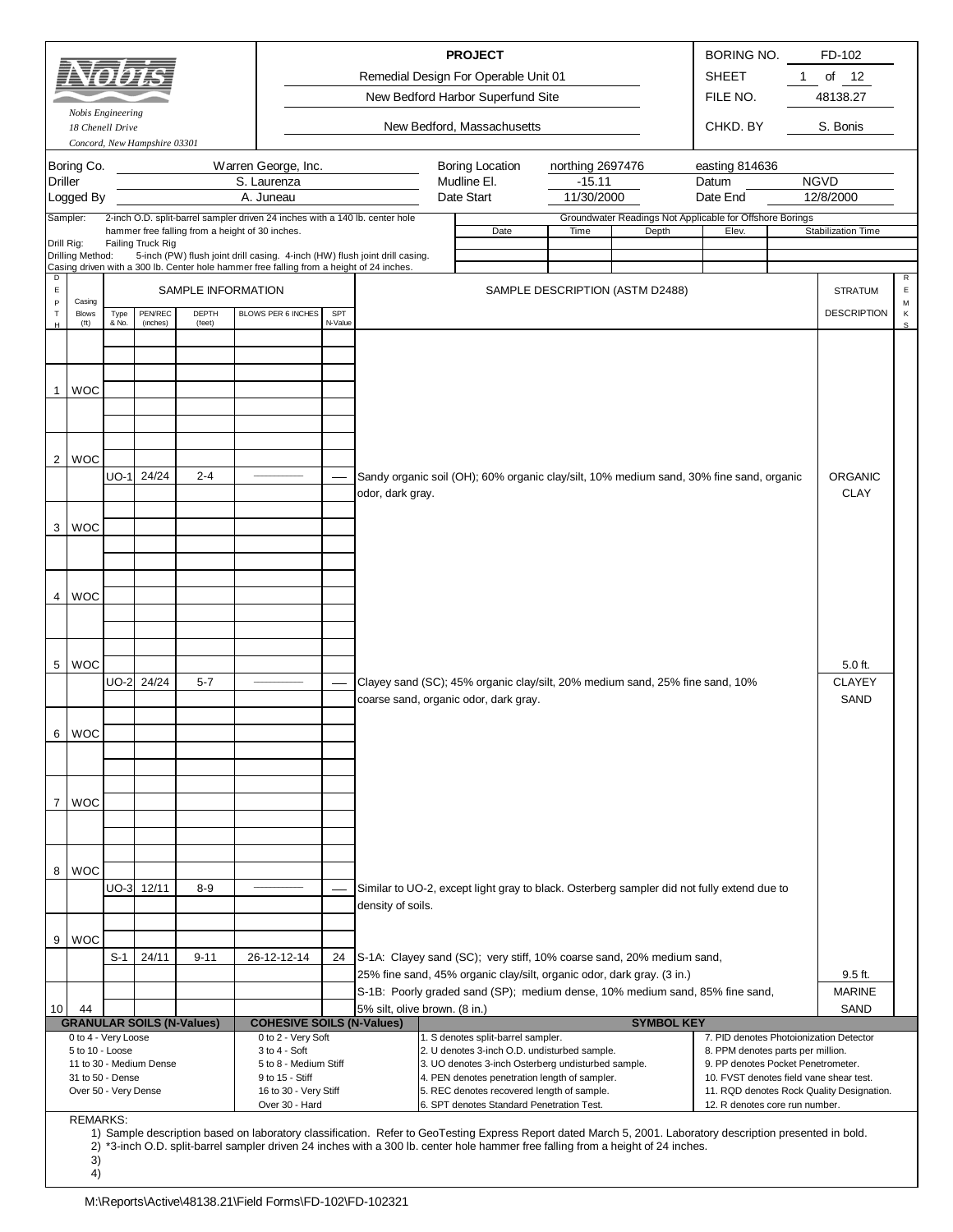|                                                                                                                                                                                                                                                                                                                                                                                                                                                                                                                                                                                                                                                       |                                       | 'I SJ SJ I    |                              |                                                 |                                                                                          |                    |                                                                             |  | <b>PROJECT</b><br>Remedial Design For Operable Unit 01<br>New Bedford Harbor Superfund Site                                                                                                                                                                                                     |                                            |                                                                   |       | <b>BORING NO.</b><br><b>SHEET</b><br>FILE NO. | 2 | FD-102<br>of<br>12<br>48138.27          |              |
|-------------------------------------------------------------------------------------------------------------------------------------------------------------------------------------------------------------------------------------------------------------------------------------------------------------------------------------------------------------------------------------------------------------------------------------------------------------------------------------------------------------------------------------------------------------------------------------------------------------------------------------------------------|---------------------------------------|---------------|------------------------------|-------------------------------------------------|------------------------------------------------------------------------------------------|--------------------|-----------------------------------------------------------------------------|--|-------------------------------------------------------------------------------------------------------------------------------------------------------------------------------------------------------------------------------------------------------------------------------------------------|--------------------------------------------|-------------------------------------------------------------------|-------|-----------------------------------------------|---|-----------------------------------------|--------------|
|                                                                                                                                                                                                                                                                                                                                                                                                                                                                                                                                                                                                                                                       | Nobis Engineering<br>18 Chenell Drive |               | Concord, New Hampshire 03301 |                                                 |                                                                                          |                    |                                                                             |  | New Bedford, Massachusetts                                                                                                                                                                                                                                                                      |                                            |                                                                   |       | CHKD, BY                                      |   | S. Bonis                                |              |
| Driller                                                                                                                                                                                                                                                                                                                                                                                                                                                                                                                                                                                                                                               | Boring Co.<br>Logged By               |               |                              |                                                 | Warren George, Inc.<br>S. Laurenza<br>A. Juneau                                          |                    |                                                                             |  | Boring Location<br>Mudline El.<br>Date Start                                                                                                                                                                                                                                                    | northing 2697476<br>$-15.11$<br>11/30/2000 |                                                                   | Datum | easting 814636<br>Date End                    |   | <b>NGVD</b><br>12/8/2000                |              |
| Sampler:<br>Drill Rig:                                                                                                                                                                                                                                                                                                                                                                                                                                                                                                                                                                                                                                |                                       |               | Failing Truck Rig            | hammer free falling from a height of 30 inches. | 2-inch O.D. split-barrel sampler driven 24 inches with a 140 lb. center hole             |                    |                                                                             |  | Date                                                                                                                                                                                                                                                                                            | Time                                       | Groundwater Readings Not Applicable for Offshore Borings<br>Depth |       | Elev.                                         |   | Stabilization Time                      |              |
|                                                                                                                                                                                                                                                                                                                                                                                                                                                                                                                                                                                                                                                       | Drilling Method:                      |               |                              |                                                 | Casing driven with a 300 lb. Center hole hammer free falling from a height of 24 inches. |                    | 5-inch (PW) flush joint drill casing. 4-inch (HW) flush joint drill casing. |  |                                                                                                                                                                                                                                                                                                 |                                            |                                                                   |       |                                               |   |                                         |              |
| D<br>Ε<br>P                                                                                                                                                                                                                                                                                                                                                                                                                                                                                                                                                                                                                                           | Casing                                |               |                              | SAMPLE INFORMATION                              |                                                                                          |                    |                                                                             |  |                                                                                                                                                                                                                                                                                                 |                                            | SAMPLE DESCRIPTION (ASTM D2488)                                   |       |                                               |   | <b>STRATUM</b>                          | R<br>E.<br>М |
| T<br>н                                                                                                                                                                                                                                                                                                                                                                                                                                                                                                                                                                                                                                                | <b>Blows</b><br>(tt)                  | Type<br>& No. | <b>PEN/REC</b><br>(inches)   | DEPTH<br>(feet)                                 | BLOWS PER 6 INCHES                                                                       | SPT<br>N-Value     |                                                                             |  |                                                                                                                                                                                                                                                                                                 |                                            |                                                                   |       |                                               |   | <b>DESCRIPTION</b>                      | Κ<br>s       |
|                                                                                                                                                                                                                                                                                                                                                                                                                                                                                                                                                                                                                                                       |                                       |               |                              |                                                 |                                                                                          |                    |                                                                             |  |                                                                                                                                                                                                                                                                                                 |                                            |                                                                   |       |                                               |   |                                         |              |
|                                                                                                                                                                                                                                                                                                                                                                                                                                                                                                                                                                                                                                                       |                                       |               |                              |                                                 |                                                                                          |                    |                                                                             |  |                                                                                                                                                                                                                                                                                                 |                                            |                                                                   |       |                                               |   |                                         |              |
| 11                                                                                                                                                                                                                                                                                                                                                                                                                                                                                                                                                                                                                                                    | 42                                    |               |                              |                                                 |                                                                                          |                    |                                                                             |  |                                                                                                                                                                                                                                                                                                 |                                            |                                                                   |       |                                               |   |                                         |              |
|                                                                                                                                                                                                                                                                                                                                                                                                                                                                                                                                                                                                                                                       |                                       | $S-2$         | 24/14                        | 11.5-13.5                                       | $5 - 3 - 4 - 15$                                                                         | 7                  |                                                                             |  | Perform falling head permeability test at 11.5 ft.<br>S-2A: Poorly graded sand (SP); loose, 10% medium sand, 85% fine sand,                                                                                                                                                                     |                                            |                                                                   |       |                                               |   |                                         |              |
| 12                                                                                                                                                                                                                                                                                                                                                                                                                                                                                                                                                                                                                                                    | NR.                                   |               |                              |                                                 |                                                                                          |                    | 5% silt, light gray. (9 in.)                                                |  |                                                                                                                                                                                                                                                                                                 |                                            |                                                                   |       |                                               |   |                                         |              |
|                                                                                                                                                                                                                                                                                                                                                                                                                                                                                                                                                                                                                                                       |                                       |               |                              |                                                 |                                                                                          |                    |                                                                             |  | S-2B: Poorly graded sand with gravel (SP); loose, 40% coarse sand, 30% medium sand,<br>25% gravel, 5% fine sand, shells, angular to subangular sand and gravel, dark                                                                                                                            |                                            |                                                                   |       |                                               |   |                                         |              |
| 13                                                                                                                                                                                                                                                                                                                                                                                                                                                                                                                                                                                                                                                    | 39                                    |               |                              |                                                 |                                                                                          |                    | olive-gray. (5 in.)                                                         |  | Advance PW drill casing to 13.5 ft.                                                                                                                                                                                                                                                             |                                            |                                                                   |       |                                               |   |                                         |              |
|                                                                                                                                                                                                                                                                                                                                                                                                                                                                                                                                                                                                                                                       |                                       |               |                              |                                                 |                                                                                          |                    |                                                                             |  | Mix bentonite drilling mud, specific gravity = $1.07$ .                                                                                                                                                                                                                                         |                                            |                                                                   |       |                                               |   |                                         |              |
|                                                                                                                                                                                                                                                                                                                                                                                                                                                                                                                                                                                                                                                       | 47                                    | $S-3$         | 24/15                        | 13.5-15.5                                       | $9 - 4 - 5 - 5$                                                                          | 9                  |                                                                             |  | Advance 4-7/8 in. roller bit to 13.5 ft.<br>S-3A: Silty sand (SM); loose, 80% fine sand, 5% medium sand, 15% silt,                                                                                                                                                                              |                                            |                                                                   |       |                                               |   |                                         |              |
| 14                                                                                                                                                                                                                                                                                                                                                                                                                                                                                                                                                                                                                                                    |                                       |               |                              |                                                 |                                                                                          |                    | organic odor. (4 in.)                                                       |  |                                                                                                                                                                                                                                                                                                 |                                            |                                                                   |       |                                               |   |                                         |              |
|                                                                                                                                                                                                                                                                                                                                                                                                                                                                                                                                                                                                                                                       | 45                                    |               |                              |                                                 |                                                                                          |                    | (11 in.)                                                                    |  | S-3B: Silty sand (SM); 50% fine sand, 1% medium sand, 49% silt, gray.                                                                                                                                                                                                                           |                                            |                                                                   |       |                                               |   |                                         | $\mathbf{1}$ |
|                                                                                                                                                                                                                                                                                                                                                                                                                                                                                                                                                                                                                                                       |                                       |               |                              |                                                 |                                                                                          |                    |                                                                             |  |                                                                                                                                                                                                                                                                                                 |                                            |                                                                   |       |                                               |   |                                         |              |
| 15                                                                                                                                                                                                                                                                                                                                                                                                                                                                                                                                                                                                                                                    |                                       |               |                              |                                                 |                                                                                          |                    |                                                                             |  | Advance PW drill casing to 15.5 ft.                                                                                                                                                                                                                                                             |                                            |                                                                   |       |                                               |   | <b>MARINE</b><br>SAND                   |              |
|                                                                                                                                                                                                                                                                                                                                                                                                                                                                                                                                                                                                                                                       | 42                                    | S-4           | 24/17                        | 15.5-17.5                                       | $6 - 3 - 4 - 2$                                                                          | $\overline{7}$     |                                                                             |  | Advance 4-7/8 in. roller bit to 15.5 ft.                                                                                                                                                                                                                                                        |                                            |                                                                   |       |                                               |   |                                         |              |
| 16                                                                                                                                                                                                                                                                                                                                                                                                                                                                                                                                                                                                                                                    |                                       |               |                              |                                                 |                                                                                          |                    |                                                                             |  | Similar to S-3B, except olive gray. 1/16 in. seams of silt noted.<br>Advance PW drill casing to 17.5 ft.                                                                                                                                                                                        |                                            |                                                                   |       |                                               |   |                                         |              |
|                                                                                                                                                                                                                                                                                                                                                                                                                                                                                                                                                                                                                                                       | 38                                    |               |                              |                                                 |                                                                                          |                    |                                                                             |  | Advance 4-7/8 in. roller bit to 17.5 ft.                                                                                                                                                                                                                                                        |                                            |                                                                   |       |                                               |   |                                         |              |
|                                                                                                                                                                                                                                                                                                                                                                                                                                                                                                                                                                                                                                                       |                                       |               |                              |                                                 |                                                                                          |                    |                                                                             |  |                                                                                                                                                                                                                                                                                                 |                                            |                                                                   |       |                                               |   |                                         |              |
| 17                                                                                                                                                                                                                                                                                                                                                                                                                                                                                                                                                                                                                                                    |                                       |               |                              |                                                 |                                                                                          |                    |                                                                             |  |                                                                                                                                                                                                                                                                                                 |                                            |                                                                   |       |                                               |   |                                         |              |
|                                                                                                                                                                                                                                                                                                                                                                                                                                                                                                                                                                                                                                                       | 36                                    |               |                              |                                                 |                                                                                          |                    |                                                                             |  |                                                                                                                                                                                                                                                                                                 |                                            |                                                                   |       |                                               |   |                                         |              |
| 18                                                                                                                                                                                                                                                                                                                                                                                                                                                                                                                                                                                                                                                    |                                       | $S-5$         | 24/20                        | 17.5-19.5                                       | $8 - 5 - 5 - 4$                                                                          |                    | 10                                                                          |  | Silt with sand (ML); 28% fine sand, 72% silt, gray.<br>1/16 to 1/4 in. seams of silt noted.                                                                                                                                                                                                     |                                            |                                                                   |       |                                               |   |                                         | $\mathbf{1}$ |
|                                                                                                                                                                                                                                                                                                                                                                                                                                                                                                                                                                                                                                                       |                                       |               |                              |                                                 |                                                                                          |                    |                                                                             |  | Advance PW drill casing to 20 ft.<br>Advance 4-7/8 in. roller bit to 20 ft.                                                                                                                                                                                                                     |                                            |                                                                   |       |                                               |   |                                         |              |
|                                                                                                                                                                                                                                                                                                                                                                                                                                                                                                                                                                                                                                                       |                                       |               |                              |                                                 |                                                                                          |                    |                                                                             |  |                                                                                                                                                                                                                                                                                                 |                                            |                                                                   |       |                                               |   |                                         |              |
| 19                                                                                                                                                                                                                                                                                                                                                                                                                                                                                                                                                                                                                                                    | 20                                    |               |                              |                                                 |                                                                                          |                    |                                                                             |  |                                                                                                                                                                                                                                                                                                 |                                            |                                                                   |       |                                               |   |                                         |              |
|                                                                                                                                                                                                                                                                                                                                                                                                                                                                                                                                                                                                                                                       |                                       |               |                              |                                                 |                                                                                          |                    |                                                                             |  |                                                                                                                                                                                                                                                                                                 |                                            |                                                                   |       |                                               |   |                                         |              |
| 20                                                                                                                                                                                                                                                                                                                                                                                                                                                                                                                                                                                                                                                    | 21                                    |               |                              |                                                 |                                                                                          |                    |                                                                             |  |                                                                                                                                                                                                                                                                                                 |                                            |                                                                   |       |                                               |   | 20.0 ft.                                |              |
|                                                                                                                                                                                                                                                                                                                                                                                                                                                                                                                                                                                                                                                       | 0 to 4 - Very Loose                   |               |                              | <b>GRANULAR SOILS (N-Values)</b>                |                                                                                          | 0 to 2 - Very Soft | <b>COHESIVE SOILS (N-Values)</b>                                            |  | 1. S denotes split-barrel sampler.                                                                                                                                                                                                                                                              |                                            | <b>SYMBOL KEY</b>                                                 |       |                                               |   | 7. PID denotes Photoionization Detector |              |
| 5 to 10 - Loose<br>3 to 4 - Soft<br>2. U denotes 3-inch O.D. undisturbed sample.<br>8. PPM denotes parts per million.<br>11 to 30 - Medium Dense<br>5 to 8 - Medium Stiff<br>3. UO denotes 3-inch Osterberg undisturbed sample.<br>9. PP denotes Pocket Penetrometer.<br>31 to 50 - Dense<br>9 to 15 - Stiff<br>4. PEN denotes penetration length of sampler.<br>10. FVST denotes field vane shear test.<br>Over 50 - Very Dense<br>16 to 30 - Very Stiff<br>5. REC denotes recovered length of sample.<br>11. RQD denotes Rock Quality Designation.<br>6. SPT denotes Standard Penetration Test.<br>Over 30 - Hard<br>12. R denotes core run number. |                                       |               |                              |                                                 |                                                                                          |                    |                                                                             |  |                                                                                                                                                                                                                                                                                                 |                                            |                                                                   |       |                                               |   |                                         |              |
|                                                                                                                                                                                                                                                                                                                                                                                                                                                                                                                                                                                                                                                       | <b>REMARKS:</b><br>3)<br>4)           |               |                              |                                                 |                                                                                          |                    |                                                                             |  | 1) Sample description based on laboratory classification. Refer to GeoTesting Express Report dated March 5, 2001. Laboratory description presented in bold.<br>2) *3-inch O.D. split-barrel sampler driven 24 inches with a 300 lb. center hole hammer free falling from a height of 24 inches. |                                            |                                                                   |       |                                               |   |                                         |              |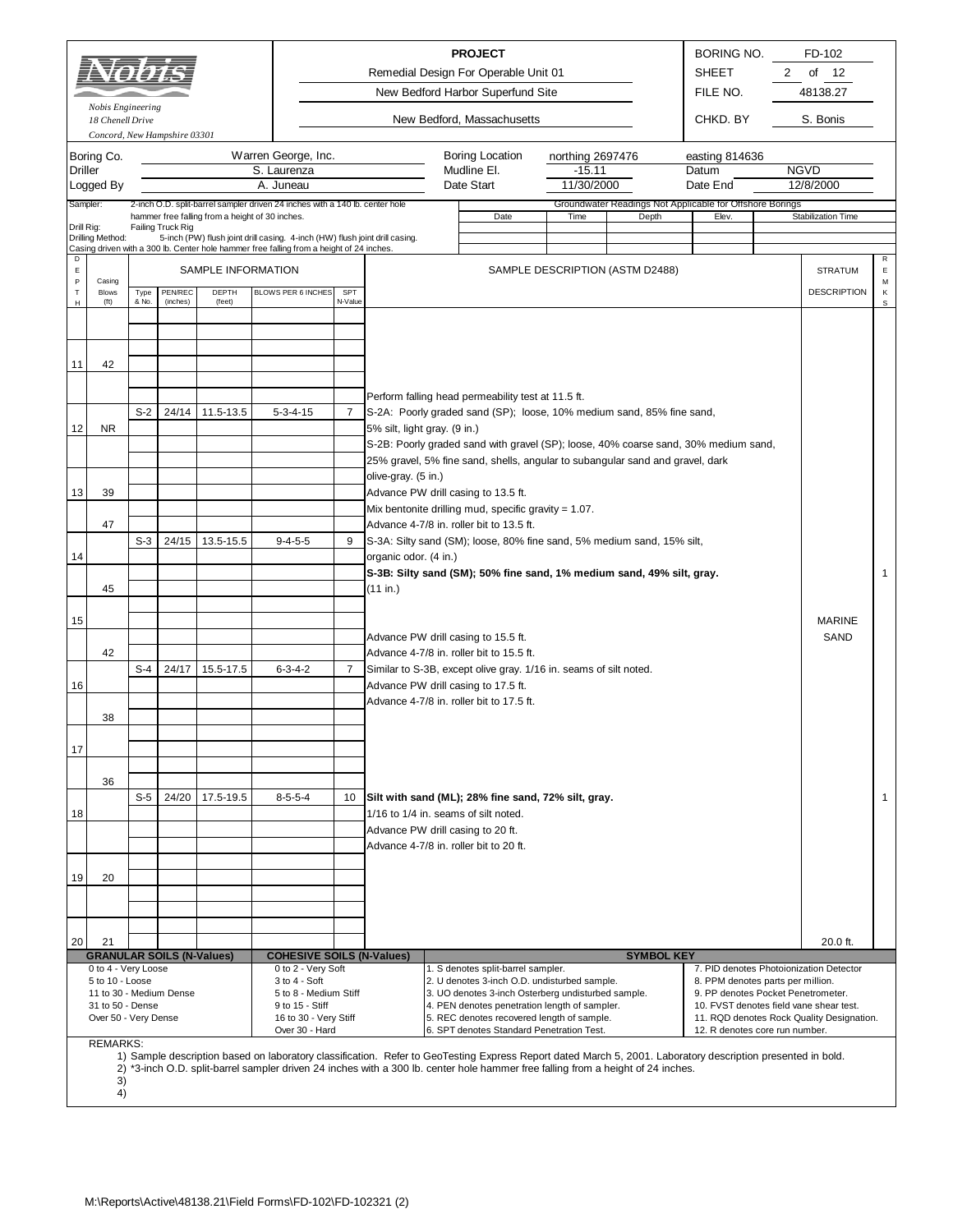*Concord, New Hampshire 03301*

*Nobis Engineering*

Remedial Design For Operable Unit 01 New Bedford Harbor Superfund Site

**PROJECT** BORING NO. SHEET 3 of 12 FILE NO. FD-102 48138.27

*18 Chenell Drive* CHKD. BY New Bedford, Massachusetts

S. Bonis

|                            | Boring Co.           |                                                                                |                         |                                  | Warren George, Inc.                                                                                                                                                     |         |                                   | <b>Boring Location</b>                                                                                                                                      | northing 2697476 |                                                          | easting 814636                          |  |                                           |              |
|----------------------------|----------------------|--------------------------------------------------------------------------------|-------------------------|----------------------------------|-------------------------------------------------------------------------------------------------------------------------------------------------------------------------|---------|-----------------------------------|-------------------------------------------------------------------------------------------------------------------------------------------------------------|------------------|----------------------------------------------------------|-----------------------------------------|--|-------------------------------------------|--------------|
| Driller                    |                      |                                                                                |                         |                                  | S. Laurenza                                                                                                                                                             |         |                                   | Mudline El.                                                                                                                                                 | $-15.11$         |                                                          | Datum                                   |  | <b>NGVD</b>                               |              |
|                            | Logged By            |                                                                                |                         |                                  | A. Juneau                                                                                                                                                               |         |                                   | Date Start                                                                                                                                                  | 11/30/2000       |                                                          | Date End                                |  | 12/8/2000                                 |              |
| Sampler:                   |                      |                                                                                |                         |                                  | 2-inch O.D. split-barrel sampler driven 24 inches with a 140 lb. center hole                                                                                            |         |                                   |                                                                                                                                                             |                  | Groundwater Readings Not Applicable for Offshore Borings |                                         |  |                                           |              |
|                            |                      |                                                                                |                         |                                  | hammer free falling from a height of 30 inches.                                                                                                                         |         |                                   | Date                                                                                                                                                        | Time             | Depth                                                    | Elev.                                   |  | Stabilization Time                        |              |
| Drill Rig:                 |                      |                                                                                | Failing Truck Rig       |                                  |                                                                                                                                                                         |         |                                   |                                                                                                                                                             |                  |                                                          |                                         |  |                                           |              |
|                            | Drilling Method:     |                                                                                |                         |                                  | 5-inch (PW) flush joint drill casing. 4-inch (HW) flush joint drill casing.<br>Casing driven with a 300 lb. Center hole hammer free falling from a height of 24 inches. |         |                                   |                                                                                                                                                             |                  |                                                          |                                         |  |                                           |              |
| D                          |                      |                                                                                |                         |                                  |                                                                                                                                                                         |         |                                   |                                                                                                                                                             |                  |                                                          |                                         |  |                                           | $\mathsf{R}$ |
| $\mathsf E$<br>$\mathsf P$ | Casing               |                                                                                |                         | SAMPLE INFORMATION               |                                                                                                                                                                         |         |                                   |                                                                                                                                                             |                  | SAMPLE DESCRIPTION (ASTM D2488)                          |                                         |  | <b>STRATUM</b>                            | E<br>М       |
| $\top$                     | <b>Blows</b>         | Type                                                                           | PEN/REC                 | DEPTH                            | BLOWS PER 6 INCHES                                                                                                                                                      | SPT     |                                   |                                                                                                                                                             |                  |                                                          |                                         |  | <b>DESCRIPTION</b>                        | κ            |
| н                          | $({\rm ft})$         | & No.                                                                          | (inches)                | (feet)                           |                                                                                                                                                                         | N-Value |                                   |                                                                                                                                                             |                  |                                                          |                                         |  |                                           | s            |
|                            |                      | $S-6$                                                                          | 24/18                   | 20-22                            | $5 - 1 - 1 - 7$                                                                                                                                                         | 2       |                                   | S-6A: Silty clay (CL-ML); 10% fine sand, 1% medium sand, 89% silt/clay,                                                                                     |                  |                                                          |                                         |  |                                           | $\mathbf{1}$ |
|                            |                      |                                                                                |                         |                                  |                                                                                                                                                                         |         | grayish brown.                    |                                                                                                                                                             |                  |                                                          |                                         |  |                                           |              |
|                            |                      |                                                                                |                         |                                  |                                                                                                                                                                         |         |                                   | Fine sand lenses (1/16 in.), high plasticity. (14 in.)                                                                                                      |                  |                                                          |                                         |  | <b>MARINE</b>                             |              |
| 21                         | 21                   |                                                                                |                         |                                  |                                                                                                                                                                         |         |                                   | S-6B: Silty sand (SM); very loose, 55% fine sand, 30% silt, 15% clay, yellow brown.                                                                         |                  |                                                          |                                         |  | SAND                                      |              |
|                            |                      |                                                                                |                         |                                  |                                                                                                                                                                         |         |                                   | Slight to moderate plasticity. (4 in.)                                                                                                                      |                  |                                                          |                                         |  |                                           |              |
|                            |                      |                                                                                |                         |                                  |                                                                                                                                                                         |         |                                   |                                                                                                                                                             |                  |                                                          |                                         |  |                                           |              |
|                            |                      |                                                                                |                         |                                  |                                                                                                                                                                         |         |                                   |                                                                                                                                                             |                  |                                                          |                                         |  |                                           |              |
| 22                         | 24                   |                                                                                |                         |                                  |                                                                                                                                                                         |         |                                   |                                                                                                                                                             |                  |                                                          |                                         |  |                                           |              |
|                            |                      | $S-7$                                                                          | 24/13                   | 22-24                            | 11-13-12-12                                                                                                                                                             | 25      |                                   | S-7A: Silt with sand (ML); 27% fine sand, 2% medium sand, 71% silt, grayish                                                                                 |                  |                                                          |                                         |  |                                           | $\mathbf{1}$ |
|                            |                      |                                                                                |                         |                                  |                                                                                                                                                                         |         | brown. $(8 \infty)$               |                                                                                                                                                             |                  |                                                          |                                         |  |                                           |              |
|                            |                      | S-7B: Poorly graded sand with gravel (SP); medium dense, 5% coarse sand,       |                         |                                  |                                                                                                                                                                         |         |                                   |                                                                                                                                                             |                  |                                                          |                                         |  |                                           |              |
| 23                         | 41                   | 40% medium sand, 40% fine sand, 15% gravel, subangular to round gravel,        |                         |                                  |                                                                                                                                                                         |         |                                   |                                                                                                                                                             |                  |                                                          |                                         |  | 23.0 ft.                                  |              |
|                            |                      | subangular to subround sand, oxidized 2 in. horizon at soil interface. (5 in.) |                         |                                  |                                                                                                                                                                         |         |                                   |                                                                                                                                                             |                  |                                                          |                                         |  |                                           |              |
|                            |                      |                                                                                |                         |                                  |                                                                                                                                                                         |         |                                   |                                                                                                                                                             |                  |                                                          |                                         |  |                                           |              |
|                            |                      |                                                                                |                         |                                  |                                                                                                                                                                         |         |                                   |                                                                                                                                                             |                  |                                                          |                                         |  |                                           |              |
| 24                         | 45                   |                                                                                |                         |                                  |                                                                                                                                                                         |         |                                   |                                                                                                                                                             |                  |                                                          |                                         |  |                                           |              |
|                            |                      |                                                                                |                         |                                  |                                                                                                                                                                         |         |                                   |                                                                                                                                                             |                  |                                                          |                                         |  | <b>GLACIO</b>                             |              |
|                            |                      |                                                                                |                         |                                  |                                                                                                                                                                         |         |                                   |                                                                                                                                                             |                  |                                                          |                                         |  | <b>FLUVIAL</b>                            |              |
|                            |                      |                                                                                |                         |                                  |                                                                                                                                                                         |         |                                   |                                                                                                                                                             |                  |                                                          |                                         |  |                                           |              |
| 25                         | 44                   |                                                                                |                         |                                  |                                                                                                                                                                         |         |                                   | Perform falling head permeability test at 25 ft.                                                                                                            |                  |                                                          |                                         |  |                                           |              |
|                            |                      | $S-8$                                                                          | 24/11                   | 25-27                            | 26-36-38-28                                                                                                                                                             | 74      |                                   | S-8A: Silty sand (SM); very dense, 75% fine sand, 25% silt, yellow brown. (4 in.)                                                                           |                  |                                                          |                                         |  |                                           |              |
|                            |                      |                                                                                |                         |                                  |                                                                                                                                                                         |         |                                   | S-8B: Well-graded gravel with sand (GW); 10% coarse sand, 13% medium sand,                                                                                  |                  |                                                          |                                         |  |                                           | 1            |
|                            |                      |                                                                                |                         |                                  |                                                                                                                                                                         |         |                                   | 9% fine sand, 66% gravel, 2% silt, yellowish-brown. (7 in.)                                                                                                 |                  |                                                          |                                         |  |                                           |              |
| 26                         | 50                   |                                                                                |                         |                                  |                                                                                                                                                                         |         | Advance PW drill casing to 30 ft. |                                                                                                                                                             |                  |                                                          |                                         |  |                                           |              |
|                            |                      |                                                                                |                         |                                  |                                                                                                                                                                         |         |                                   | Advance 3-7/8 in. roller bit to 30 ft.                                                                                                                      |                  |                                                          |                                         |  |                                           |              |
|                            |                      |                                                                                |                         |                                  |                                                                                                                                                                         |         |                                   |                                                                                                                                                             |                  |                                                          |                                         |  |                                           |              |
|                            |                      |                                                                                |                         |                                  |                                                                                                                                                                         |         |                                   |                                                                                                                                                             |                  |                                                          |                                         |  |                                           |              |
| 27                         | 41                   |                                                                                |                         |                                  |                                                                                                                                                                         |         |                                   |                                                                                                                                                             |                  |                                                          |                                         |  |                                           |              |
|                            |                      |                                                                                |                         |                                  |                                                                                                                                                                         |         |                                   |                                                                                                                                                             |                  |                                                          |                                         |  |                                           |              |
|                            |                      |                                                                                |                         |                                  |                                                                                                                                                                         |         |                                   |                                                                                                                                                             |                  |                                                          |                                         |  |                                           |              |
|                            |                      |                                                                                |                         |                                  |                                                                                                                                                                         |         |                                   |                                                                                                                                                             |                  |                                                          |                                         |  |                                           |              |
|                            |                      |                                                                                |                         |                                  |                                                                                                                                                                         |         |                                   |                                                                                                                                                             |                  |                                                          |                                         |  |                                           |              |
| 28                         | 34                   |                                                                                |                         |                                  |                                                                                                                                                                         |         |                                   |                                                                                                                                                             |                  |                                                          |                                         |  |                                           |              |
|                            |                      |                                                                                |                         |                                  |                                                                                                                                                                         |         |                                   |                                                                                                                                                             |                  |                                                          |                                         |  |                                           |              |
|                            |                      |                                                                                |                         |                                  |                                                                                                                                                                         |         |                                   |                                                                                                                                                             |                  |                                                          |                                         |  |                                           |              |
|                            |                      |                                                                                |                         |                                  |                                                                                                                                                                         |         |                                   |                                                                                                                                                             |                  |                                                          |                                         |  |                                           |              |
| 29                         | 26                   |                                                                                |                         |                                  |                                                                                                                                                                         |         |                                   |                                                                                                                                                             |                  |                                                          |                                         |  |                                           |              |
|                            |                      |                                                                                |                         |                                  |                                                                                                                                                                         |         |                                   |                                                                                                                                                             |                  |                                                          |                                         |  |                                           |              |
|                            |                      |                                                                                |                         |                                  |                                                                                                                                                                         |         |                                   |                                                                                                                                                             |                  |                                                          |                                         |  |                                           |              |
|                            |                      |                                                                                |                         |                                  |                                                                                                                                                                         |         |                                   |                                                                                                                                                             |                  |                                                          |                                         |  |                                           |              |
| 30                         | 13                   |                                                                                |                         |                                  |                                                                                                                                                                         |         |                                   |                                                                                                                                                             |                  |                                                          |                                         |  |                                           |              |
|                            | 0 to 4 - Very Loose  |                                                                                |                         | <b>GRANULAR SOILS (N-Values)</b> | <b>COHESIVE SOILS (N-Values)</b><br>0 to 2 - Very Soft                                                                                                                  |         |                                   | 1. S denotes split-barrel sampler.                                                                                                                          |                  | <b>SYMBOL KEY</b>                                        | 7. PID denotes Photoionization Detector |  |                                           |              |
|                            | 5 to 10 - Loose      |                                                                                |                         |                                  | 3 to 4 - Soft                                                                                                                                                           |         |                                   | 2. U denotes 3-inch O.D. undisturbed sample.                                                                                                                |                  |                                                          | 8. PPM denotes parts per million.       |  |                                           |              |
|                            |                      |                                                                                | 11 to 30 - Medium Dense |                                  | 5 to 8 - Medium Stiff                                                                                                                                                   |         |                                   | 3. UO denotes 3-inch Osterberg undisturbed sample.                                                                                                          |                  |                                                          | 9. PP denotes Pocket Penetrometer.      |  |                                           |              |
|                            | 31 to 50 - Dense     |                                                                                |                         |                                  | 9 to 15 - Stiff                                                                                                                                                         |         |                                   | 4. PEN denotes penetration length of sampler.                                                                                                               |                  |                                                          | 10. FVST denotes field vane shear test. |  |                                           |              |
|                            | Over 50 - Very Dense |                                                                                |                         |                                  | 16 to 30 - Very Stiff                                                                                                                                                   |         |                                   | 5. REC denotes recovered length of sample.                                                                                                                  |                  |                                                          |                                         |  | 11. RQD denotes Rock Quality Designation. |              |
|                            | <b>REMARKS:</b>      |                                                                                |                         |                                  | Over 30 - Hard                                                                                                                                                          |         |                                   | 6. SPT denotes Standard Penetration Test.                                                                                                                   |                  |                                                          | 12. R denotes core run number.          |  |                                           |              |
|                            |                      |                                                                                |                         |                                  |                                                                                                                                                                         |         |                                   | 1) Sample description based on laboratory classification. Refer to GeoTesting Express Report dated March 5, 2001. Laboratory description presented in bold. |                  |                                                          |                                         |  |                                           |              |
|                            |                      |                                                                                |                         |                                  |                                                                                                                                                                         |         |                                   | 2) *3-inch O.D. split-barrel sampler driven 24 inches with a 300 lb. center hole hammer free falling from a height of 24 inches.                            |                  |                                                          |                                         |  |                                           |              |
|                            | 3)                   |                                                                                |                         |                                  |                                                                                                                                                                         |         |                                   |                                                                                                                                                             |                  |                                                          |                                         |  |                                           |              |
|                            | 4)                   |                                                                                |                         |                                  |                                                                                                                                                                         |         |                                   |                                                                                                                                                             |                  |                                                          |                                         |  |                                           |              |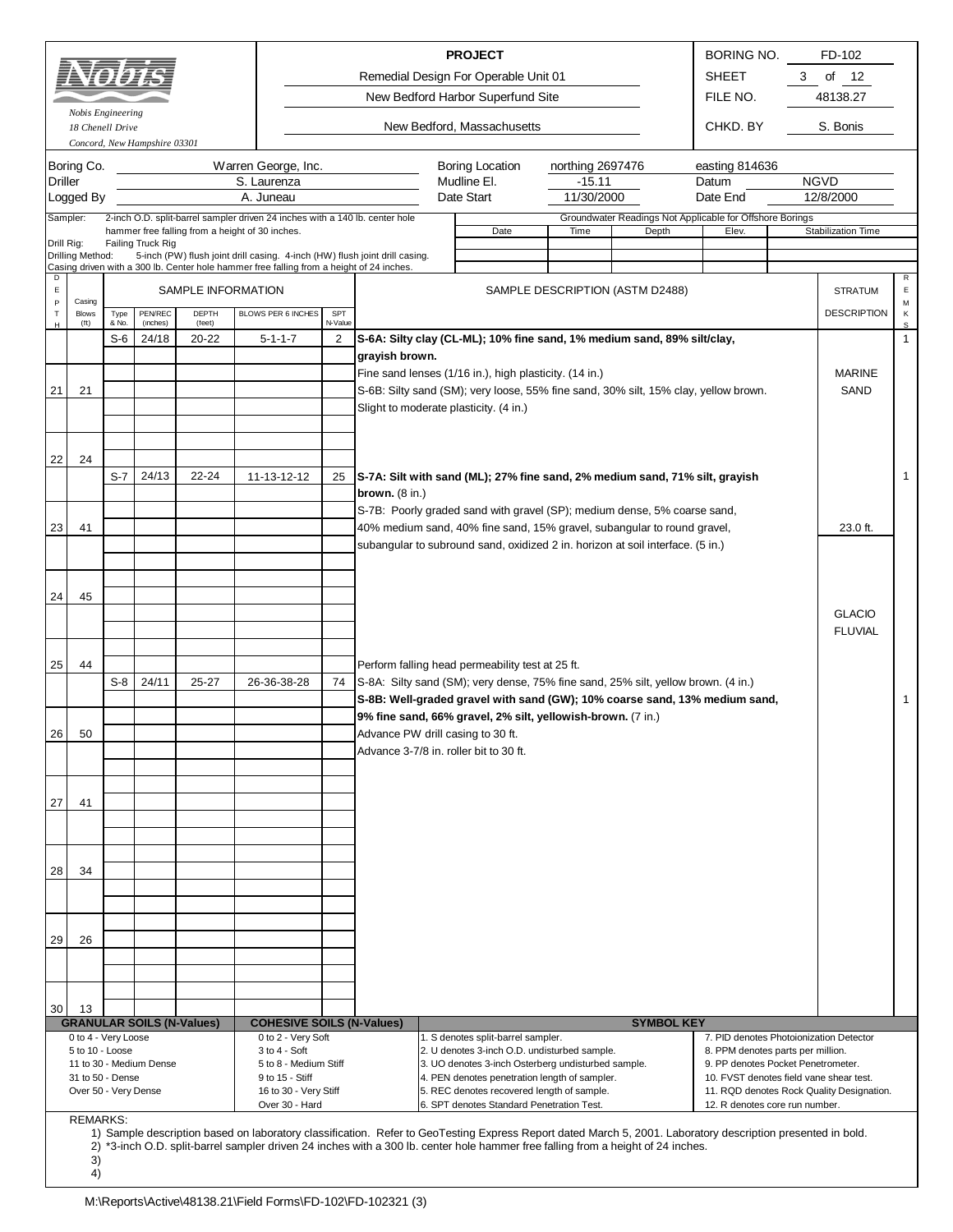|                  |                   |                |                              |                    |                                                                                          |               |                                                                            | <b>PROJECT</b>                        |                                 | <b>BORING NO.</b>                                                                    |   | FD-102                          |        |
|------------------|-------------------|----------------|------------------------------|--------------------|------------------------------------------------------------------------------------------|---------------|----------------------------------------------------------------------------|---------------------------------------|---------------------------------|--------------------------------------------------------------------------------------|---|---------------------------------|--------|
|                  | AYQIYI            |                |                              |                    |                                                                                          |               | Remedial Design For Operable Unit 01                                       |                                       |                                 | <b>SHEET</b>                                                                         | 4 | of $12$                         |        |
|                  |                   |                |                              |                    |                                                                                          |               | New Bedford Harbor Superfund Site                                          |                                       |                                 | FILE NO.                                                                             |   | 48138.27                        |        |
|                  | Nobis Engineering |                |                              |                    |                                                                                          |               |                                                                            |                                       |                                 |                                                                                      |   |                                 |        |
|                  | 18 Chenell Drive  |                | Concord, New Hampshire 03301 |                    |                                                                                          |               |                                                                            | New Bedford, Massachusetts            |                                 | CHKD. BY                                                                             |   | S. Bonis                        |        |
|                  |                   |                |                              |                    |                                                                                          |               |                                                                            |                                       |                                 |                                                                                      |   |                                 |        |
| <b>Driller</b>   | Boring Co.        |                |                              |                    | Warren George, Inc.<br>S. Laurenza                                                       |               |                                                                            | <b>Boring Location</b><br>Mudline El. | northing 2697476<br>$-15.11$    | easting 814636<br>Datum                                                              |   | <b>NGVD</b>                     |        |
|                  | Logged By         |                |                              |                    | A. Juneau                                                                                |               |                                                                            | Date Start                            | 11/30/2000                      | Date End                                                                             |   | 12/8/2000                       |        |
|                  | Sampler:          |                |                              |                    | 2-inch O.D. split-barrel sampler driven 24 inches with a 140 lb. center hole             |               |                                                                            |                                       |                                 | Groundwater Readings Not Applicable for Offshore Borings                             |   |                                 |        |
| Drill Rig:       |                   |                | Failing Truck Rig            |                    | hammer free falling from a height of 30 inches.                                          |               |                                                                            | Date                                  | Time                            | Elev.<br>Depth                                                                       |   | Stabilization Time              |        |
|                  | Drilling Method:  |                |                              |                    | 5-inch (PW) flush joint drill casing. 4-inch (HW) flush joint drill casing.              |               |                                                                            |                                       |                                 |                                                                                      |   |                                 |        |
| D<br>$\mathsf E$ |                   |                |                              | SAMPLE INFORMATION | Casing driven with a 300 lb. Center hole hammer free falling from a height of 24 inches. |               |                                                                            |                                       | SAMPLE DESCRIPTION (ASTM D2488) |                                                                                      |   | <b>STRATUM</b>                  | E      |
| P<br>$\mathsf T$ | Casing<br>Blows   | Type           | PENREC                       | DEPTH              | BLOWS PER 6 INCHES                                                                       | SPT           |                                                                            |                                       |                                 |                                                                                      |   | <b>DESCRIPTION</b>              | M<br>К |
| н                | (f <sup>t</sup> ) | & No.<br>$S-9$ | (inches)<br>24/6             | (feet)<br>30-32    | 11-9-15-7                                                                                | N-Value<br>24 |                                                                            |                                       |                                 | Well-graded sand (SW); medium dense, 25% coarse sand, 35% medium sand,               |   |                                 | S      |
|                  |                   |                |                              |                    |                                                                                          |               | 30% fine sand, 5% gravel, 5% silt, subangular to subround sand and gravel, |                                       |                                 |                                                                                      |   |                                 |        |
|                  |                   |                |                              |                    |                                                                                          |               | yellow brown.                                                              |                                       |                                 |                                                                                      |   |                                 |        |
| 31               | <b>NR</b>         |                |                              |                    |                                                                                          |               | Advance PW drill casing to 35 ft.                                          |                                       |                                 |                                                                                      |   |                                 |        |
|                  |                   |                |                              |                    |                                                                                          |               | Advance 3-7/8 in. roller bit to 35 ft.                                     |                                       |                                 |                                                                                      |   |                                 |        |
|                  |                   |                |                              |                    |                                                                                          |               |                                                                            |                                       |                                 |                                                                                      |   |                                 |        |
| 32               | 26                |                |                              |                    |                                                                                          |               |                                                                            |                                       |                                 |                                                                                      |   |                                 |        |
|                  |                   |                |                              |                    |                                                                                          |               |                                                                            |                                       |                                 |                                                                                      |   |                                 |        |
|                  |                   |                |                              |                    |                                                                                          |               |                                                                            |                                       |                                 |                                                                                      |   |                                 |        |
|                  |                   |                |                              |                    |                                                                                          |               |                                                                            |                                       |                                 |                                                                                      |   |                                 |        |
| 33               | 35                |                |                              |                    |                                                                                          |               |                                                                            |                                       |                                 |                                                                                      |   |                                 |        |
|                  |                   |                |                              |                    |                                                                                          |               |                                                                            |                                       |                                 |                                                                                      |   |                                 |        |
|                  |                   |                |                              |                    |                                                                                          |               |                                                                            |                                       |                                 |                                                                                      |   |                                 |        |
| 34               | 30                |                |                              |                    |                                                                                          |               |                                                                            |                                       |                                 |                                                                                      |   |                                 |        |
|                  |                   |                |                              |                    |                                                                                          |               |                                                                            |                                       |                                 |                                                                                      |   |                                 |        |
|                  |                   |                |                              |                    |                                                                                          |               |                                                                            |                                       |                                 |                                                                                      |   |                                 |        |
|                  |                   |                |                              |                    |                                                                                          |               |                                                                            |                                       |                                 |                                                                                      |   |                                 |        |
| 35               | 35                | $S-10$         | 24/7                         | 35-37              | 6-7-24-35                                                                                | 31            |                                                                            |                                       |                                 | S-10A: Silt (ML); 4% fine sand, 1% medium sand, 95% silt, light brown. (2 in.)       |   | <b>GLACIO</b><br><b>FLUVIAL</b> | -1     |
|                  |                   |                |                              |                    |                                                                                          |               |                                                                            |                                       |                                 | S-10B: Silty sand (SM); 85% fine sand, 15% silt, yellow orange iron stained. (3 in.) |   |                                 |        |
|                  |                   |                |                              |                    |                                                                                          |               |                                                                            |                                       |                                 | S-10C: Poorly graded sand (SP); 60% fine sand, 25% medium sand, 5% coarse sand,      |   |                                 |        |
| 36               | 11                |                |                              |                    |                                                                                          |               |                                                                            |                                       |                                 | 5% gravel, 5% silt, subround to angular sand and gravel, yellow brown. (2 in.)       |   |                                 |        |
|                  |                   |                |                              |                    |                                                                                          |               | Advance PW drill casing to 40 ft.                                          |                                       |                                 |                                                                                      |   |                                 |        |
|                  |                   |                |                              |                    |                                                                                          |               | Advance 3-7/8 in. roller bit to 40 ft.                                     |                                       |                                 |                                                                                      |   |                                 |        |
| 37               | 17                |                |                              |                    |                                                                                          |               |                                                                            |                                       |                                 |                                                                                      |   |                                 |        |
|                  |                   |                |                              |                    |                                                                                          |               |                                                                            |                                       |                                 |                                                                                      |   |                                 |        |
|                  |                   |                |                              |                    |                                                                                          |               |                                                                            |                                       |                                 |                                                                                      |   |                                 |        |
|                  |                   |                |                              |                    |                                                                                          |               |                                                                            |                                       |                                 |                                                                                      |   |                                 |        |
| 38               | 71                |                |                              |                    |                                                                                          |               |                                                                            |                                       |                                 |                                                                                      |   |                                 |        |
|                  |                   |                |                              |                    |                                                                                          |               |                                                                            |                                       |                                 |                                                                                      |   |                                 |        |
|                  |                   |                |                              |                    |                                                                                          |               |                                                                            |                                       |                                 |                                                                                      |   |                                 |        |
| 39 <sup>1</sup>  | 61                |                |                              |                    |                                                                                          |               |                                                                            |                                       |                                 |                                                                                      |   |                                 |        |

| <b>REMARKS:</b>                                                                                                                                             |
|-------------------------------------------------------------------------------------------------------------------------------------------------------------|
| 1) Sample description based on laboratory classification. Refer to GeoTesting Express Report dated March 5, 2001. Laboratory description presented in bold. |
| 2) *3-inch O.D. split-barrel sampler driven 24 inches with a 300 lb. center hole hammer free falling from a height of 24 inches.                            |
|                                                                                                                                                             |

0 to 4 - Very Loose 0 to 2 - Very Soft 1. S denotes split-barrel sampler. 7. PID denotes Photoionization Detector 5 to 10 - Loose 3to 4 - Soft 3 to 4 - Soft 2. U denotes 3-inch O.D. undisturbed sample.<br>11 to 30 - Medium Dense 5 to 8 - Medium Stiff 3. UO denotes 3-inch Osterberg undisturbed sample.<br>11 to 30 - Medium Dense Pocket Penetr

Perform falling head permeability test at 40 ft. **COHESIVE SOILS (N-Values) SYMBOL KEY** 

Over 50 - Very Dense 16 to 30 - Very Stiff 5. REC denotes recovered length of sample. 11. RQD denotes Rock Quality Designation.

11 to 8 - Medium Stiff 3. UO denotes 3-inch Osterberg undisturbed sample.<br>9. of 15 - Stiff 10. FVST denotes field vane shear test.<br>9. PP denotes Penetrometer 10. PVST denotes field vane shear test.

Over 30 - Hard **6. SPT denotes Standard Penetration Test.** 12. R denotes core run number.

31 to 50 - Dense 9 to 15 - Stiff 9 to 15 - Stiff 4. PEN denotes penetration length of sampler.

40 42

**GRANULAR SOILS (N-Values)**

4)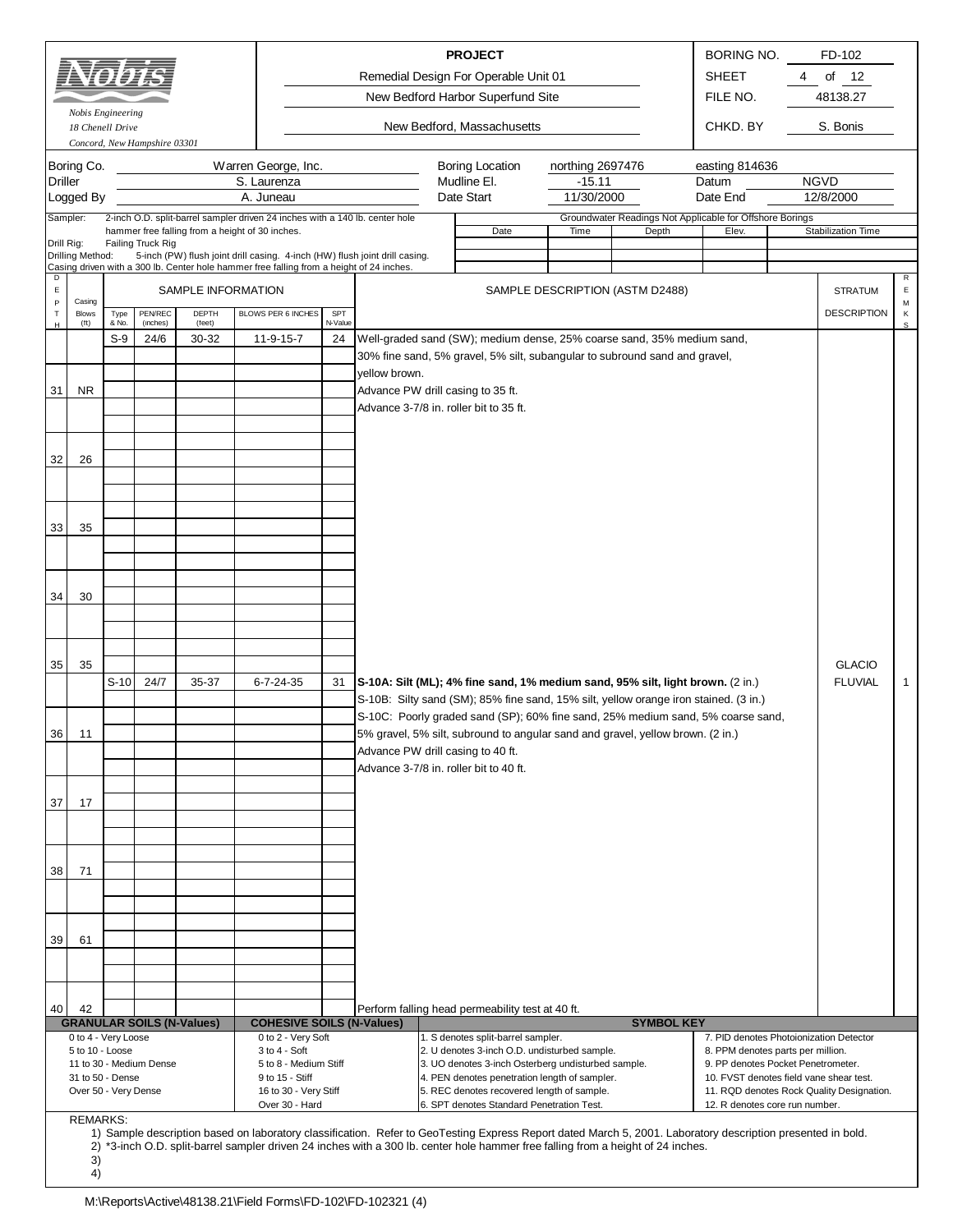| Remedial Design For Operable Unit 01<br><b>SHEET</b><br>New Bedford Harbor Superfund Site<br>FILE NO.<br>Nobis Engineering<br>New Bedford, Massachusetts<br>CHKD. BY<br>18 Chenell Drive<br>Concord, New Hampshire 03301<br>Boring Co.<br>Warren George, Inc.<br><b>Boring Location</b><br>easting 814636<br>northing 2697476<br>S. Laurenza<br>Mudline El.<br>Driller<br>$-15.11$<br>Datum<br>A. Juneau<br>Date Start<br>Logged By<br>11/30/2000<br>Date End<br>Sampler:<br>2-inch O.D. split-barrel sampler driven 24 inches with a 140 lb. center hole<br>Groundwater Readings Not Applicable for Offshore Borings<br>hammer free falling from a height of 30 inches.<br>Date<br>Depth<br>Time<br>Elev.<br>Drill Rig:<br>Failing Truck Rig<br>5-inch (PW) flush joint drill casing. 4-inch (HW) flush joint drill casing.<br>Drilling Method:<br>Casing driven with a 300 lb. Center hole hammer free falling from a height of 24 inches.<br>SAMPLE INFORMATION<br>$\mathsf E$<br>SAMPLE DESCRIPTION (ASTM D2488)<br>$\, {\sf P}$<br>Casing<br>$\sf T$<br>PEN/REC<br>DEPTH<br>BLOWS PER 6 INCHES<br>SPT<br>Type<br><b>Blows</b><br>& No.<br>(inches)<br>(feet)<br>N-Value<br>(f <sup>t</sup> )<br>н<br>$S-11$<br>$93*$<br>Poorly graded gravel with silt and sand (GP-GM); 13% fine sand,<br>24/12<br>40-42<br>24-54-39-11<br>17% medium sand, 11% coarse sand, 50% gravel, 9% silt, brown.<br>Coarse (1-1/2 to 2 in.) angular to subrounded gravel.<br>Obstruction passed at 41.3 ft. during sampling.<br>41<br>12<br>Advance PW drill casing to 45 ft.<br>Advance 3-7/8 in. roller bit to 45 ft.<br>42<br>67<br>104<br>43<br>44<br>88<br>45<br>106<br>$S-12$<br>Washed sample. Sample consists predominantly of coarse wash (disturbed sample).<br>24/2<br>45-47<br>28-11-9-8<br>21<br>Sample anticipated to be similar to S-11 (ball check clogged in spoon).<br>Advance PW drill casing to 50 ft.<br>Advance 3-7/8 in. roller bit to 50 ft.<br>46<br>60<br>47<br>60 | 5<br>of $12$<br>48138.27<br>S. Bonis<br><b>NGVD</b><br>12/8/2000<br>Stabilization Time<br>R<br>E<br><b>STRATUM</b><br>M<br><b>DESCRIPTION</b><br>К<br>s<br>1,2 |  |
|----------------------------------------------------------------------------------------------------------------------------------------------------------------------------------------------------------------------------------------------------------------------------------------------------------------------------------------------------------------------------------------------------------------------------------------------------------------------------------------------------------------------------------------------------------------------------------------------------------------------------------------------------------------------------------------------------------------------------------------------------------------------------------------------------------------------------------------------------------------------------------------------------------------------------------------------------------------------------------------------------------------------------------------------------------------------------------------------------------------------------------------------------------------------------------------------------------------------------------------------------------------------------------------------------------------------------------------------------------------------------------------------------------------------------------------------------------------------------------------------------------------------------------------------------------------------------------------------------------------------------------------------------------------------------------------------------------------------------------------------------------------------------------------------------------------------------------------------------------------------------------------------------------------------------------------------------------------------------|----------------------------------------------------------------------------------------------------------------------------------------------------------------|--|
|                                                                                                                                                                                                                                                                                                                                                                                                                                                                                                                                                                                                                                                                                                                                                                                                                                                                                                                                                                                                                                                                                                                                                                                                                                                                                                                                                                                                                                                                                                                                                                                                                                                                                                                                                                                                                                                                                                                                                                            |                                                                                                                                                                |  |
|                                                                                                                                                                                                                                                                                                                                                                                                                                                                                                                                                                                                                                                                                                                                                                                                                                                                                                                                                                                                                                                                                                                                                                                                                                                                                                                                                                                                                                                                                                                                                                                                                                                                                                                                                                                                                                                                                                                                                                            |                                                                                                                                                                |  |
|                                                                                                                                                                                                                                                                                                                                                                                                                                                                                                                                                                                                                                                                                                                                                                                                                                                                                                                                                                                                                                                                                                                                                                                                                                                                                                                                                                                                                                                                                                                                                                                                                                                                                                                                                                                                                                                                                                                                                                            |                                                                                                                                                                |  |
|                                                                                                                                                                                                                                                                                                                                                                                                                                                                                                                                                                                                                                                                                                                                                                                                                                                                                                                                                                                                                                                                                                                                                                                                                                                                                                                                                                                                                                                                                                                                                                                                                                                                                                                                                                                                                                                                                                                                                                            |                                                                                                                                                                |  |
|                                                                                                                                                                                                                                                                                                                                                                                                                                                                                                                                                                                                                                                                                                                                                                                                                                                                                                                                                                                                                                                                                                                                                                                                                                                                                                                                                                                                                                                                                                                                                                                                                                                                                                                                                                                                                                                                                                                                                                            |                                                                                                                                                                |  |
|                                                                                                                                                                                                                                                                                                                                                                                                                                                                                                                                                                                                                                                                                                                                                                                                                                                                                                                                                                                                                                                                                                                                                                                                                                                                                                                                                                                                                                                                                                                                                                                                                                                                                                                                                                                                                                                                                                                                                                            |                                                                                                                                                                |  |
|                                                                                                                                                                                                                                                                                                                                                                                                                                                                                                                                                                                                                                                                                                                                                                                                                                                                                                                                                                                                                                                                                                                                                                                                                                                                                                                                                                                                                                                                                                                                                                                                                                                                                                                                                                                                                                                                                                                                                                            |                                                                                                                                                                |  |
|                                                                                                                                                                                                                                                                                                                                                                                                                                                                                                                                                                                                                                                                                                                                                                                                                                                                                                                                                                                                                                                                                                                                                                                                                                                                                                                                                                                                                                                                                                                                                                                                                                                                                                                                                                                                                                                                                                                                                                            |                                                                                                                                                                |  |
|                                                                                                                                                                                                                                                                                                                                                                                                                                                                                                                                                                                                                                                                                                                                                                                                                                                                                                                                                                                                                                                                                                                                                                                                                                                                                                                                                                                                                                                                                                                                                                                                                                                                                                                                                                                                                                                                                                                                                                            |                                                                                                                                                                |  |
|                                                                                                                                                                                                                                                                                                                                                                                                                                                                                                                                                                                                                                                                                                                                                                                                                                                                                                                                                                                                                                                                                                                                                                                                                                                                                                                                                                                                                                                                                                                                                                                                                                                                                                                                                                                                                                                                                                                                                                            |                                                                                                                                                                |  |
|                                                                                                                                                                                                                                                                                                                                                                                                                                                                                                                                                                                                                                                                                                                                                                                                                                                                                                                                                                                                                                                                                                                                                                                                                                                                                                                                                                                                                                                                                                                                                                                                                                                                                                                                                                                                                                                                                                                                                                            |                                                                                                                                                                |  |
|                                                                                                                                                                                                                                                                                                                                                                                                                                                                                                                                                                                                                                                                                                                                                                                                                                                                                                                                                                                                                                                                                                                                                                                                                                                                                                                                                                                                                                                                                                                                                                                                                                                                                                                                                                                                                                                                                                                                                                            |                                                                                                                                                                |  |
|                                                                                                                                                                                                                                                                                                                                                                                                                                                                                                                                                                                                                                                                                                                                                                                                                                                                                                                                                                                                                                                                                                                                                                                                                                                                                                                                                                                                                                                                                                                                                                                                                                                                                                                                                                                                                                                                                                                                                                            |                                                                                                                                                                |  |
|                                                                                                                                                                                                                                                                                                                                                                                                                                                                                                                                                                                                                                                                                                                                                                                                                                                                                                                                                                                                                                                                                                                                                                                                                                                                                                                                                                                                                                                                                                                                                                                                                                                                                                                                                                                                                                                                                                                                                                            |                                                                                                                                                                |  |
|                                                                                                                                                                                                                                                                                                                                                                                                                                                                                                                                                                                                                                                                                                                                                                                                                                                                                                                                                                                                                                                                                                                                                                                                                                                                                                                                                                                                                                                                                                                                                                                                                                                                                                                                                                                                                                                                                                                                                                            |                                                                                                                                                                |  |
|                                                                                                                                                                                                                                                                                                                                                                                                                                                                                                                                                                                                                                                                                                                                                                                                                                                                                                                                                                                                                                                                                                                                                                                                                                                                                                                                                                                                                                                                                                                                                                                                                                                                                                                                                                                                                                                                                                                                                                            |                                                                                                                                                                |  |
|                                                                                                                                                                                                                                                                                                                                                                                                                                                                                                                                                                                                                                                                                                                                                                                                                                                                                                                                                                                                                                                                                                                                                                                                                                                                                                                                                                                                                                                                                                                                                                                                                                                                                                                                                                                                                                                                                                                                                                            |                                                                                                                                                                |  |
|                                                                                                                                                                                                                                                                                                                                                                                                                                                                                                                                                                                                                                                                                                                                                                                                                                                                                                                                                                                                                                                                                                                                                                                                                                                                                                                                                                                                                                                                                                                                                                                                                                                                                                                                                                                                                                                                                                                                                                            |                                                                                                                                                                |  |
|                                                                                                                                                                                                                                                                                                                                                                                                                                                                                                                                                                                                                                                                                                                                                                                                                                                                                                                                                                                                                                                                                                                                                                                                                                                                                                                                                                                                                                                                                                                                                                                                                                                                                                                                                                                                                                                                                                                                                                            |                                                                                                                                                                |  |
|                                                                                                                                                                                                                                                                                                                                                                                                                                                                                                                                                                                                                                                                                                                                                                                                                                                                                                                                                                                                                                                                                                                                                                                                                                                                                                                                                                                                                                                                                                                                                                                                                                                                                                                                                                                                                                                                                                                                                                            |                                                                                                                                                                |  |
|                                                                                                                                                                                                                                                                                                                                                                                                                                                                                                                                                                                                                                                                                                                                                                                                                                                                                                                                                                                                                                                                                                                                                                                                                                                                                                                                                                                                                                                                                                                                                                                                                                                                                                                                                                                                                                                                                                                                                                            |                                                                                                                                                                |  |
|                                                                                                                                                                                                                                                                                                                                                                                                                                                                                                                                                                                                                                                                                                                                                                                                                                                                                                                                                                                                                                                                                                                                                                                                                                                                                                                                                                                                                                                                                                                                                                                                                                                                                                                                                                                                                                                                                                                                                                            |                                                                                                                                                                |  |
|                                                                                                                                                                                                                                                                                                                                                                                                                                                                                                                                                                                                                                                                                                                                                                                                                                                                                                                                                                                                                                                                                                                                                                                                                                                                                                                                                                                                                                                                                                                                                                                                                                                                                                                                                                                                                                                                                                                                                                            |                                                                                                                                                                |  |
|                                                                                                                                                                                                                                                                                                                                                                                                                                                                                                                                                                                                                                                                                                                                                                                                                                                                                                                                                                                                                                                                                                                                                                                                                                                                                                                                                                                                                                                                                                                                                                                                                                                                                                                                                                                                                                                                                                                                                                            |                                                                                                                                                                |  |
|                                                                                                                                                                                                                                                                                                                                                                                                                                                                                                                                                                                                                                                                                                                                                                                                                                                                                                                                                                                                                                                                                                                                                                                                                                                                                                                                                                                                                                                                                                                                                                                                                                                                                                                                                                                                                                                                                                                                                                            |                                                                                                                                                                |  |
|                                                                                                                                                                                                                                                                                                                                                                                                                                                                                                                                                                                                                                                                                                                                                                                                                                                                                                                                                                                                                                                                                                                                                                                                                                                                                                                                                                                                                                                                                                                                                                                                                                                                                                                                                                                                                                                                                                                                                                            |                                                                                                                                                                |  |
|                                                                                                                                                                                                                                                                                                                                                                                                                                                                                                                                                                                                                                                                                                                                                                                                                                                                                                                                                                                                                                                                                                                                                                                                                                                                                                                                                                                                                                                                                                                                                                                                                                                                                                                                                                                                                                                                                                                                                                            | <b>GLACIO</b>                                                                                                                                                  |  |
|                                                                                                                                                                                                                                                                                                                                                                                                                                                                                                                                                                                                                                                                                                                                                                                                                                                                                                                                                                                                                                                                                                                                                                                                                                                                                                                                                                                                                                                                                                                                                                                                                                                                                                                                                                                                                                                                                                                                                                            | <b>FLUVIAL</b>                                                                                                                                                 |  |
|                                                                                                                                                                                                                                                                                                                                                                                                                                                                                                                                                                                                                                                                                                                                                                                                                                                                                                                                                                                                                                                                                                                                                                                                                                                                                                                                                                                                                                                                                                                                                                                                                                                                                                                                                                                                                                                                                                                                                                            |                                                                                                                                                                |  |
|                                                                                                                                                                                                                                                                                                                                                                                                                                                                                                                                                                                                                                                                                                                                                                                                                                                                                                                                                                                                                                                                                                                                                                                                                                                                                                                                                                                                                                                                                                                                                                                                                                                                                                                                                                                                                                                                                                                                                                            |                                                                                                                                                                |  |
|                                                                                                                                                                                                                                                                                                                                                                                                                                                                                                                                                                                                                                                                                                                                                                                                                                                                                                                                                                                                                                                                                                                                                                                                                                                                                                                                                                                                                                                                                                                                                                                                                                                                                                                                                                                                                                                                                                                                                                            |                                                                                                                                                                |  |
|                                                                                                                                                                                                                                                                                                                                                                                                                                                                                                                                                                                                                                                                                                                                                                                                                                                                                                                                                                                                                                                                                                                                                                                                                                                                                                                                                                                                                                                                                                                                                                                                                                                                                                                                                                                                                                                                                                                                                                            |                                                                                                                                                                |  |
|                                                                                                                                                                                                                                                                                                                                                                                                                                                                                                                                                                                                                                                                                                                                                                                                                                                                                                                                                                                                                                                                                                                                                                                                                                                                                                                                                                                                                                                                                                                                                                                                                                                                                                                                                                                                                                                                                                                                                                            |                                                                                                                                                                |  |
|                                                                                                                                                                                                                                                                                                                                                                                                                                                                                                                                                                                                                                                                                                                                                                                                                                                                                                                                                                                                                                                                                                                                                                                                                                                                                                                                                                                                                                                                                                                                                                                                                                                                                                                                                                                                                                                                                                                                                                            |                                                                                                                                                                |  |
|                                                                                                                                                                                                                                                                                                                                                                                                                                                                                                                                                                                                                                                                                                                                                                                                                                                                                                                                                                                                                                                                                                                                                                                                                                                                                                                                                                                                                                                                                                                                                                                                                                                                                                                                                                                                                                                                                                                                                                            |                                                                                                                                                                |  |
|                                                                                                                                                                                                                                                                                                                                                                                                                                                                                                                                                                                                                                                                                                                                                                                                                                                                                                                                                                                                                                                                                                                                                                                                                                                                                                                                                                                                                                                                                                                                                                                                                                                                                                                                                                                                                                                                                                                                                                            |                                                                                                                                                                |  |
| 48<br>66                                                                                                                                                                                                                                                                                                                                                                                                                                                                                                                                                                                                                                                                                                                                                                                                                                                                                                                                                                                                                                                                                                                                                                                                                                                                                                                                                                                                                                                                                                                                                                                                                                                                                                                                                                                                                                                                                                                                                                   |                                                                                                                                                                |  |
|                                                                                                                                                                                                                                                                                                                                                                                                                                                                                                                                                                                                                                                                                                                                                                                                                                                                                                                                                                                                                                                                                                                                                                                                                                                                                                                                                                                                                                                                                                                                                                                                                                                                                                                                                                                                                                                                                                                                                                            |                                                                                                                                                                |  |
|                                                                                                                                                                                                                                                                                                                                                                                                                                                                                                                                                                                                                                                                                                                                                                                                                                                                                                                                                                                                                                                                                                                                                                                                                                                                                                                                                                                                                                                                                                                                                                                                                                                                                                                                                                                                                                                                                                                                                                            |                                                                                                                                                                |  |
| 112<br>49                                                                                                                                                                                                                                                                                                                                                                                                                                                                                                                                                                                                                                                                                                                                                                                                                                                                                                                                                                                                                                                                                                                                                                                                                                                                                                                                                                                                                                                                                                                                                                                                                                                                                                                                                                                                                                                                                                                                                                  |                                                                                                                                                                |  |
|                                                                                                                                                                                                                                                                                                                                                                                                                                                                                                                                                                                                                                                                                                                                                                                                                                                                                                                                                                                                                                                                                                                                                                                                                                                                                                                                                                                                                                                                                                                                                                                                                                                                                                                                                                                                                                                                                                                                                                            |                                                                                                                                                                |  |
|                                                                                                                                                                                                                                                                                                                                                                                                                                                                                                                                                                                                                                                                                                                                                                                                                                                                                                                                                                                                                                                                                                                                                                                                                                                                                                                                                                                                                                                                                                                                                                                                                                                                                                                                                                                                                                                                                                                                                                            |                                                                                                                                                                |  |
|                                                                                                                                                                                                                                                                                                                                                                                                                                                                                                                                                                                                                                                                                                                                                                                                                                                                                                                                                                                                                                                                                                                                                                                                                                                                                                                                                                                                                                                                                                                                                                                                                                                                                                                                                                                                                                                                                                                                                                            |                                                                                                                                                                |  |
| 50 242<br><b>GRANULAR SOILS (N-Values)</b><br><b>COHESIVE SOILS (N-Values)</b><br><b>SYMBOL KEY</b>                                                                                                                                                                                                                                                                                                                                                                                                                                                                                                                                                                                                                                                                                                                                                                                                                                                                                                                                                                                                                                                                                                                                                                                                                                                                                                                                                                                                                                                                                                                                                                                                                                                                                                                                                                                                                                                                        |                                                                                                                                                                |  |
| 0 to 4 - Very Loose<br>0 to 2 - Very Soft<br>1. S denotes split-barrel sampler.                                                                                                                                                                                                                                                                                                                                                                                                                                                                                                                                                                                                                                                                                                                                                                                                                                                                                                                                                                                                                                                                                                                                                                                                                                                                                                                                                                                                                                                                                                                                                                                                                                                                                                                                                                                                                                                                                            | 7. PID denotes Photoionization Detector                                                                                                                        |  |
| 2. U denotes 3-inch O.D. undisturbed sample.<br>5 to 10 - Loose<br>3 to 4 - Soft<br>11 to 30 - Medium Dense<br>3. UO denotes 3-inch Osterberg undisturbed sample.<br>5 to 8 - Medium Stiff                                                                                                                                                                                                                                                                                                                                                                                                                                                                                                                                                                                                                                                                                                                                                                                                                                                                                                                                                                                                                                                                                                                                                                                                                                                                                                                                                                                                                                                                                                                                                                                                                                                                                                                                                                                 | 8. PPM denotes parts per million.<br>9. PP denotes Pocket Penetrometer.                                                                                        |  |
| 4. PEN denotes penetration length of sampler.<br>31 to 50 - Dense<br>9 to 15 - Stiff                                                                                                                                                                                                                                                                                                                                                                                                                                                                                                                                                                                                                                                                                                                                                                                                                                                                                                                                                                                                                                                                                                                                                                                                                                                                                                                                                                                                                                                                                                                                                                                                                                                                                                                                                                                                                                                                                       | 10. FVST denotes field vane shear test.                                                                                                                        |  |
| 5. REC denotes recovered length of sample.<br>Over 50 - Very Dense<br>16 to 30 - Very Stiff<br>6. SPT denotes Standard Penetration Test.<br>Over 30 - Hard                                                                                                                                                                                                                                                                                                                                                                                                                                                                                                                                                                                                                                                                                                                                                                                                                                                                                                                                                                                                                                                                                                                                                                                                                                                                                                                                                                                                                                                                                                                                                                                                                                                                                                                                                                                                                 | 11. RQD denotes Rock Quality Designation.<br>12. R denotes core run number.                                                                                    |  |
| <b>REMARKS:</b>                                                                                                                                                                                                                                                                                                                                                                                                                                                                                                                                                                                                                                                                                                                                                                                                                                                                                                                                                                                                                                                                                                                                                                                                                                                                                                                                                                                                                                                                                                                                                                                                                                                                                                                                                                                                                                                                                                                                                            |                                                                                                                                                                |  |
| 1) Sample description based on laboratory classification. Refer to GeoTesting Express Report dated March 5, 2001. Laboratory description presented in bold.<br>2) *3-inch O.D. split-barrel sampler driven 24 inches with a 300 lb. center hole hammer free falling from a height of 24 inches.<br>3)                                                                                                                                                                                                                                                                                                                                                                                                                                                                                                                                                                                                                                                                                                                                                                                                                                                                                                                                                                                                                                                                                                                                                                                                                                                                                                                                                                                                                                                                                                                                                                                                                                                                      |                                                                                                                                                                |  |

4)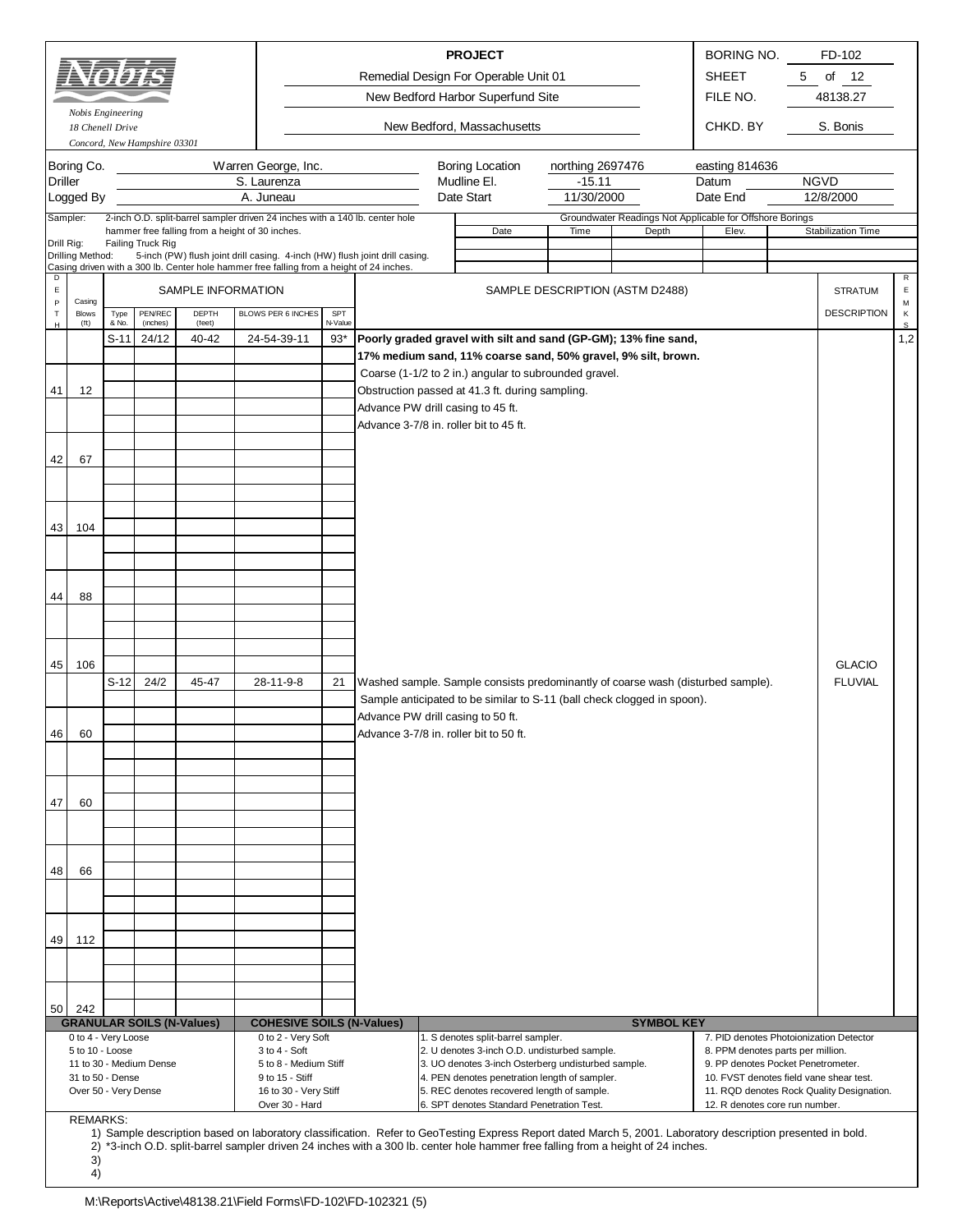|                  |                        |        |                              |                    |                                                                                                                                                                         |         |                                                                                                                                                                          | <b>PROJECT</b>                    |                  |                                                                   | BORING NO.     |   | FD-102                          |                             |
|------------------|------------------------|--------|------------------------------|--------------------|-------------------------------------------------------------------------------------------------------------------------------------------------------------------------|---------|--------------------------------------------------------------------------------------------------------------------------------------------------------------------------|-----------------------------------|------------------|-------------------------------------------------------------------|----------------|---|---------------------------------|-----------------------------|
|                  |                        |        |                              |                    |                                                                                                                                                                         |         | Remedial Design For Operable Unit 01                                                                                                                                     |                                   |                  |                                                                   | <b>SHEET</b>   | 6 | of $12$                         |                             |
|                  |                        |        |                              |                    |                                                                                                                                                                         |         |                                                                                                                                                                          | New Bedford Harbor Superfund Site |                  |                                                                   | FILE NO.       |   | 48138.27                        |                             |
|                  | Nobis Engineering      |        |                              |                    |                                                                                                                                                                         |         |                                                                                                                                                                          |                                   |                  |                                                                   |                |   |                                 |                             |
|                  | 18 Chenell Drive       |        | Concord, New Hampshire 03301 |                    |                                                                                                                                                                         |         |                                                                                                                                                                          | New Bedford, Massachusetts        |                  |                                                                   | CHKD. BY       |   | S. Bonis                        |                             |
|                  | Boring Co.             |        |                              |                    | Warren George, Inc.                                                                                                                                                     |         |                                                                                                                                                                          | <b>Boring Location</b>            | northing 2697476 |                                                                   | easting 814636 |   |                                 |                             |
| <b>Driller</b>   |                        |        |                              |                    | S. Laurenza                                                                                                                                                             |         |                                                                                                                                                                          | Mudline El.                       | $-15.11$         |                                                                   | Datum          |   | <b>NGVD</b>                     |                             |
|                  | Logged By              |        |                              |                    | A. Juneau                                                                                                                                                               |         |                                                                                                                                                                          | Date Start                        | 11/30/2000       |                                                                   | Date End       |   | 12/8/2000                       |                             |
|                  | Sampler:               |        |                              |                    | 2-inch O.D. split-barrel sampler driven 24 inches with a 140 lb. center hole                                                                                            |         |                                                                                                                                                                          | Date                              | Time             | Groundwater Readings Not Applicable for Offshore Borings<br>Depth | Elev.          |   | <b>Stabilization Time</b>       |                             |
| Drill Rig:       |                        |        | Failing Truck Rig            |                    | hammer free falling from a height of 30 inches.                                                                                                                         |         |                                                                                                                                                                          |                                   |                  |                                                                   |                |   |                                 |                             |
|                  | Drilling Method:       |        |                              |                    | 5-inch (PW) flush joint drill casing. 4-inch (HW) flush joint drill casing.<br>Casing driven with a 300 lb. Center hole hammer free falling from a height of 24 inches. |         |                                                                                                                                                                          |                                   |                  |                                                                   |                |   |                                 |                             |
| D<br>$\mathsf E$ |                        |        |                              | SAMPLE INFORMATION |                                                                                                                                                                         |         |                                                                                                                                                                          |                                   |                  | SAMPLE DESCRIPTION (ASTM D2488)                                   |                |   | <b>STRATUM</b>                  | $\mathsf{R}$<br>$\mathsf E$ |
| P<br>$\mathsf T$ | Casing<br><b>Blows</b> | Type   | PENREC                       | <b>DEPTH</b>       | BLOWS PER 6 INCHES                                                                                                                                                      | SPT     |                                                                                                                                                                          |                                   |                  |                                                                   |                |   | <b>DESCRIPTION</b>              | M<br>$\,$ K                 |
| H                | (f <sub>t</sub> )      | & No.  | (inches)                     | (feet)             |                                                                                                                                                                         | N-Value |                                                                                                                                                                          |                                   |                  |                                                                   |                |   |                                 | $\mathsf{s}$                |
|                  |                        | $S-13$ | 24/14                        | 50-52              | 32-36-35-24                                                                                                                                                             | 71      | Poorly graded sand with gravel (SP); very dense, 60% medium sand, 25% fine sand,<br>15% gravel, angular to subangular sand, subrounded to subangular gravel, light olive |                                   |                  |                                                                   |                |   | <b>GLACIO</b><br><b>FLUVIAL</b> |                             |
|                  |                        |        |                              |                    |                                                                                                                                                                         |         | brown.                                                                                                                                                                   |                                   |                  |                                                                   |                |   |                                 |                             |
| 51               | 122                    |        |                              |                    |                                                                                                                                                                         |         | Advance PW drill casing to 53.2 ft.                                                                                                                                      |                                   |                  |                                                                   |                |   |                                 |                             |
|                  |                        |        |                              |                    |                                                                                                                                                                         |         |                                                                                                                                                                          |                                   |                  |                                                                   |                |   |                                 |                             |
|                  |                        |        |                              |                    |                                                                                                                                                                         |         |                                                                                                                                                                          |                                   |                  |                                                                   |                |   |                                 |                             |
| 52               | 132                    |        |                              |                    |                                                                                                                                                                         |         |                                                                                                                                                                          |                                   |                  |                                                                   |                |   |                                 |                             |
|                  |                        |        |                              |                    |                                                                                                                                                                         |         |                                                                                                                                                                          |                                   |                  |                                                                   |                |   |                                 |                             |
|                  |                        |        |                              |                    |                                                                                                                                                                         |         |                                                                                                                                                                          |                                   |                  |                                                                   |                |   |                                 |                             |
|                  |                        |        |                              |                    |                                                                                                                                                                         |         |                                                                                                                                                                          |                                   |                  |                                                                   |                |   |                                 |                             |
| 53               | 152<br>232/            |        |                              |                    |                                                                                                                                                                         |         | Top of bedrock at 53.2 ft.                                                                                                                                               |                                   |                  |                                                                   |                |   | 53.2 ft.                        |                             |
|                  | 3"                     |        |                              |                    |                                                                                                                                                                         |         | Advance 3-7/8 in. roller bit to 54.2 ft.                                                                                                                                 |                                   |                  |                                                                   |                |   | <b>BEDROCK</b>                  |                             |
|                  |                        |        |                              |                    |                                                                                                                                                                         |         | Telescope HW casing to 54.2 ft.                                                                                                                                          |                                   |                  |                                                                   |                |   |                                 |                             |
| 54               |                        |        |                              |                    |                                                                                                                                                                         |         | Begin HQ rock core at 54.2 ft.                                                                                                                                           |                                   |                  |                                                                   |                |   |                                 |                             |
|                  |                        |        |                              |                    |                                                                                                                                                                         |         | (boring log continued on next page)                                                                                                                                      |                                   |                  |                                                                   |                |   |                                 |                             |
|                  |                        |        |                              |                    |                                                                                                                                                                         |         |                                                                                                                                                                          |                                   |                  |                                                                   |                |   |                                 |                             |
| 55               |                        |        |                              |                    |                                                                                                                                                                         |         |                                                                                                                                                                          |                                   |                  |                                                                   |                |   |                                 |                             |
|                  |                        |        |                              |                    |                                                                                                                                                                         |         |                                                                                                                                                                          |                                   |                  |                                                                   |                |   |                                 |                             |
|                  |                        |        |                              |                    |                                                                                                                                                                         |         |                                                                                                                                                                          |                                   |                  |                                                                   |                |   |                                 |                             |
| 56               |                        |        |                              |                    |                                                                                                                                                                         |         |                                                                                                                                                                          |                                   |                  |                                                                   |                |   |                                 |                             |
|                  |                        |        |                              |                    |                                                                                                                                                                         |         |                                                                                                                                                                          |                                   |                  |                                                                   |                |   |                                 |                             |
|                  |                        |        |                              |                    |                                                                                                                                                                         |         |                                                                                                                                                                          |                                   |                  |                                                                   |                |   |                                 |                             |
|                  |                        |        |                              |                    |                                                                                                                                                                         |         |                                                                                                                                                                          |                                   |                  |                                                                   |                |   |                                 |                             |
| 57               |                        |        |                              |                    |                                                                                                                                                                         |         |                                                                                                                                                                          |                                   |                  |                                                                   |                |   |                                 |                             |

| 60 |                         |  |  |                                  |                                  |  |                                                    |                                            |                                           |  |  |
|----|-------------------------|--|--|----------------------------------|----------------------------------|--|----------------------------------------------------|--------------------------------------------|-------------------------------------------|--|--|
|    |                         |  |  | <b>GRANULAR SOILS (N-Values)</b> | <b>COHESIVE SOILS (N-Values)</b> |  |                                                    | <b>SYMBOL KEY</b>                          |                                           |  |  |
|    | 0 to 4 - Very Loose     |  |  | 0 to 2 - Very Soft               |                                  |  | 1. S denotes split-barrel sampler.                 | 7. PID denotes Photoionization Detector    |                                           |  |  |
|    | $5$ to $10 -$ Loose     |  |  | $3$ to $4 - Soft$                |                                  |  | 2. U denotes 3-inch O.D. undisturbed sample.       | 8. PPM denotes parts per million.          |                                           |  |  |
|    | 11 to 30 - Medium Dense |  |  | 5 to 8 - Medium Stiff            |                                  |  | 3. UO denotes 3-inch Osterberg undisturbed sample. | 9. PP denotes Pocket Penetrometer.         |                                           |  |  |
|    | 31 to 50 - Dense        |  |  | 9 to 15 - Stiff                  |                                  |  | 4. PEN denotes penetration length of sampler.      | 10. FVST denotes field vane shear test.    |                                           |  |  |
|    | Over 50 - Very Dense    |  |  |                                  | 16 to 30 - Very Stiff            |  |                                                    | 5. REC denotes recovered length of sample. | 11. RQD denotes Rock Quality Designation. |  |  |
|    |                         |  |  | Over 30 - Hard                   |                                  |  | 6. SPT denotes Standard Penetration Test.          | 12. R denotes core run number.             |                                           |  |  |

REMARKS:

4)

58

59

1) 2) 3) Sample description based on laboratory classification. Refer to GeoTesting Express Report dated March 5, 2001. Laboratory description presented in bold. \*3-inch O.D. split-barrel sampler driven 24 inches with a 300 lb. center hole hammer free falling from a height of 24 inches.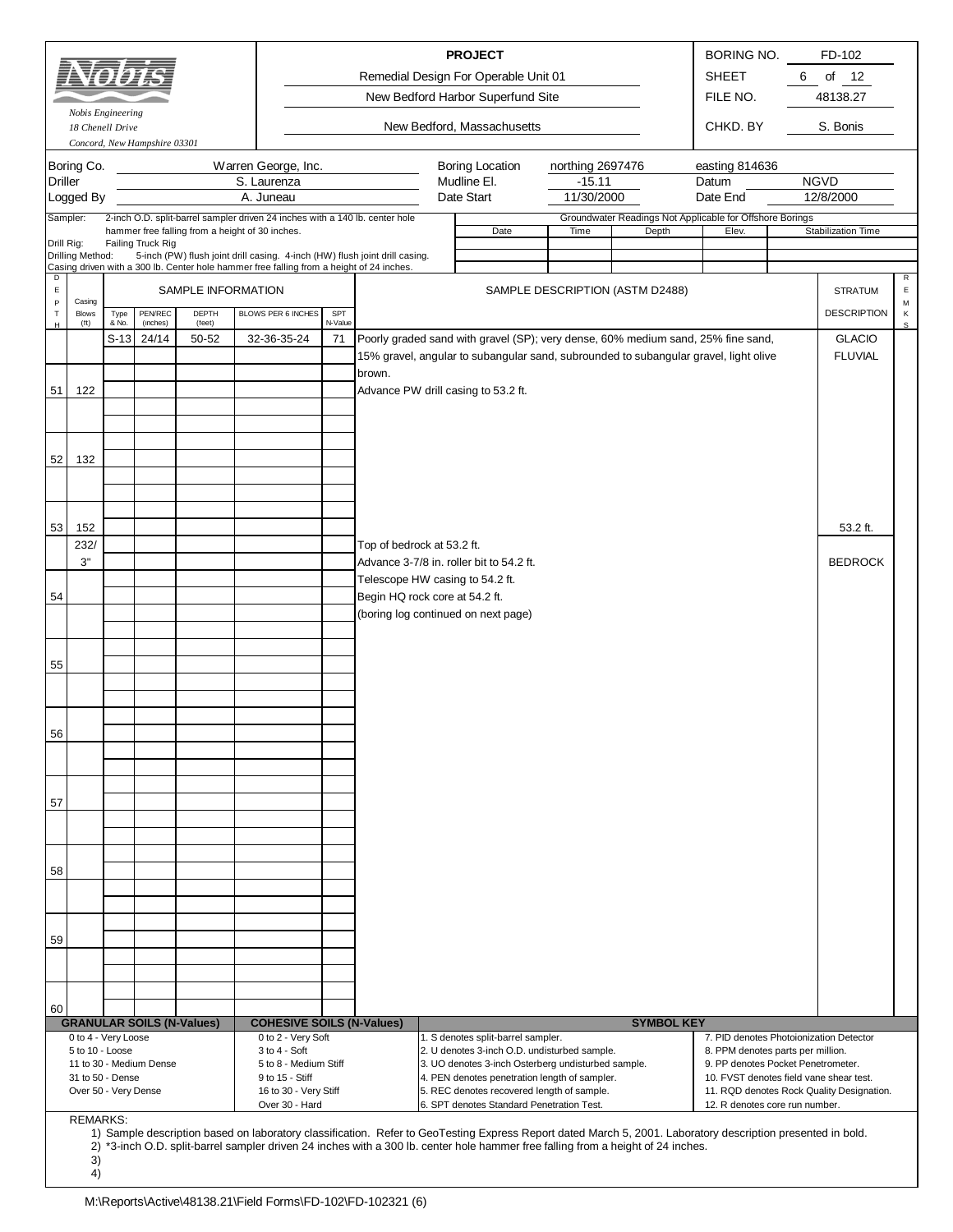|                              | Nobis Engineering<br>18 Chenell Drive                                                                                                                                                    |                    |                                          |              |                      | <b>PROJECT</b><br>Remedial Design For Operable Unit 01<br>New Bedford Harbor Superfund Site<br>New Bedford, Massachusetts |      |                              |       | BORING NO.<br><b>SHEET</b><br>FILE NO.<br>CHKD. BY | FD-102<br>$\overline{7}$<br>of<br>- 12<br>48138.27<br>S. Bonis                                       |        |
|------------------------------|------------------------------------------------------------------------------------------------------------------------------------------------------------------------------------------|--------------------|------------------------------------------|--------------|----------------------|---------------------------------------------------------------------------------------------------------------------------|------|------------------------------|-------|----------------------------------------------------|------------------------------------------------------------------------------------------------------|--------|
| Boring Co.<br><b>Driller</b> | Concord, New Hampshire 03301                                                                                                                                                             |                    | Warren George, Inc.<br>S. Laurenza       |              |                      | Boring Location<br>Mudline El.                                                                                            |      | northing 2697476<br>$-15.11$ |       | easting 814636<br>Datum                            | <b>NGVD</b>                                                                                          |        |
| Logged By                    |                                                                                                                                                                                          |                    | A. Juneau                                |              |                      | Date Start                                                                                                                |      | 11/30/2000                   |       | Date End                                           | 12/8/2000                                                                                            |        |
| Sampler:                     | 2-inch O.D. split-barrel sampler driven 24 inches with a 140 lb. center hole<br>hammer free falling from a height of 30 inches.                                                          |                    |                                          |              |                      |                                                                                                                           | Date | Time                         | Depth | Elev.                                              | Groundwater Readings Not Applicable for Offshore Borings<br>Stabilization Time                       |        |
| Drill Rig:                   | Failing Truck Rig                                                                                                                                                                        |                    |                                          |              |                      |                                                                                                                           |      |                              |       |                                                    |                                                                                                      |        |
|                              | Drilling Method: 5-inch (PW) flush joint drill casing. 4-inch (HW) flush joint drill casing.<br>Casing driven with a 300 lb. Center hole hammer free falling from a height of 24 inches. |                    |                                          |              |                      |                                                                                                                           |      |                              |       |                                                    |                                                                                                      |        |
|                              |                                                                                                                                                                                          |                    |                                          |              |                      |                                                                                                                           |      |                              |       |                                                    |                                                                                                      | R      |
|                              |                                                                                                                                                                                          |                    | <b>CORE INFORMATION</b>                  |              |                      |                                                                                                                           |      | ROCK CORE DESCRIPTION        |       |                                                    |                                                                                                      | Ε<br>М |
| DEPTH<br>(feet)              | <b>VISUAL</b><br><b>REPRESENTATION</b>                                                                                                                                                   | CORE<br><b>RUN</b> | CORE INTERVAL                            | CORE<br>TIME |                      |                                                                                                                           |      |                              |       |                                                    |                                                                                                      | Κ<br>s |
|                              |                                                                                                                                                                                          | R1                 | 54.2-55.2                                | 30.5         | Begin R1 at 54.2 ft. |                                                                                                                           |      |                              |       |                                                    |                                                                                                      |        |
|                              |                                                                                                                                                                                          |                    |                                          | min.         |                      |                                                                                                                           |      |                              |       |                                                    | Fresh, very hard, gray, fine to medium grained GNEISS. No natural joints/fractures observed in       |        |
|                              |                                                                                                                                                                                          |                    |                                          |              |                      | recovered pieces, semi-planar, low angle biotite foliation (approx. 15 to 25 degrees), no                                 |      |                              |       |                                                    |                                                                                                      |        |
| 54.5                         |                                                                                                                                                                                          |                    |                                          |              |                      | discontinuities or weathered zones observed in recovered pieces of core.                                                  |      |                              |       |                                                    |                                                                                                      |        |
|                              |                                                                                                                                                                                          |                    |                                          |              |                      | $REC = 70\%$ ; $RQD = 70\%$                                                                                               |      |                              |       |                                                    |                                                                                                      |        |
|                              |                                                                                                                                                                                          |                    |                                          |              |                      | Water return color: milky white.                                                                                          |      |                              |       |                                                    |                                                                                                      |        |
|                              |                                                                                                                                                                                          |                    |                                          |              |                      | Drive head pressure not used during first foot of core run R1 (54.2 - 55.2 ft.). No recovery                              |      |                              |       |                                                    |                                                                                                      |        |
| 55.0                         |                                                                                                                                                                                          |                    |                                          |              |                      | obtained during core run R1 and first overcore of R1, three consecutive overcores of R1                                   |      |                              |       |                                                    |                                                                                                      |        |
|                              |                                                                                                                                                                                          |                    | 55.2-56.2                                | 13.8         |                      |                                                                                                                           |      |                              |       |                                                    | yielded recoveries of 14, 12 and 16 in., respectively; with a total recovery of 42 in. Core recovery |        |
|                              |                                                                                                                                                                                          |                    |                                          | min.         |                      | and RQD for core run R1 low due to core grinding during numerous overcores.                                               |      |                              |       |                                                    |                                                                                                      |        |
|                              |                                                                                                                                                                                          |                    |                                          |              |                      | Rock integrity is estimated to be similar to R2.                                                                          |      |                              |       |                                                    |                                                                                                      |        |
| 55.5                         |                                                                                                                                                                                          |                    |                                          |              |                      | RQD based upon Geologist interpretation of rock core and total recovery of 70%.                                           |      |                              |       |                                                    |                                                                                                      |        |
|                              |                                                                                                                                                                                          |                    |                                          |              |                      |                                                                                                                           |      |                              |       |                                                    |                                                                                                      |        |
|                              |                                                                                                                                                                                          |                    |                                          |              |                      |                                                                                                                           |      |                              |       |                                                    |                                                                                                      |        |
|                              |                                                                                                                                                                                          |                    |                                          |              |                      |                                                                                                                           |      |                              |       |                                                    |                                                                                                      |        |
| 56.0                         |                                                                                                                                                                                          |                    |                                          |              |                      |                                                                                                                           |      |                              |       |                                                    |                                                                                                      |        |
|                              |                                                                                                                                                                                          |                    | 56.2-57.2                                | 12.25        |                      |                                                                                                                           |      |                              |       |                                                    |                                                                                                      |        |
|                              |                                                                                                                                                                                          |                    |                                          | min.         |                      |                                                                                                                           |      |                              |       |                                                    |                                                                                                      |        |
|                              |                                                                                                                                                                                          |                    |                                          |              |                      |                                                                                                                           |      |                              |       |                                                    |                                                                                                      |        |
| 56.5                         |                                                                                                                                                                                          |                    |                                          |              |                      |                                                                                                                           |      |                              |       |                                                    |                                                                                                      |        |
|                              |                                                                                                                                                                                          |                    |                                          |              |                      |                                                                                                                           |      |                              |       |                                                    |                                                                                                      |        |
|                              |                                                                                                                                                                                          |                    |                                          |              |                      |                                                                                                                           |      |                              |       |                                                    |                                                                                                      |        |
|                              |                                                                                                                                                                                          |                    |                                          |              |                      |                                                                                                                           |      |                              |       |                                                    |                                                                                                      |        |
| 57.0                         |                                                                                                                                                                                          |                    |                                          |              |                      |                                                                                                                           |      |                              |       |                                                    |                                                                                                      |        |
|                              |                                                                                                                                                                                          |                    | 57.2-58.2                                | 18.25        |                      |                                                                                                                           |      |                              |       |                                                    |                                                                                                      |        |
|                              |                                                                                                                                                                                          |                    |                                          | min.         |                      |                                                                                                                           |      |                              |       |                                                    |                                                                                                      |        |
|                              |                                                                                                                                                                                          |                    |                                          |              |                      |                                                                                                                           |      |                              |       |                                                    |                                                                                                      |        |
| 57.5                         |                                                                                                                                                                                          |                    |                                          |              |                      |                                                                                                                           |      |                              |       |                                                    |                                                                                                      |        |
|                              |                                                                                                                                                                                          |                    |                                          |              |                      |                                                                                                                           |      |                              |       |                                                    |                                                                                                      |        |
|                              |                                                                                                                                                                                          |                    |                                          |              |                      |                                                                                                                           |      |                              |       |                                                    |                                                                                                      |        |
|                              |                                                                                                                                                                                          |                    |                                          |              |                      |                                                                                                                           |      |                              |       |                                                    |                                                                                                      |        |
| 58.0                         |                                                                                                                                                                                          |                    |                                          |              |                      |                                                                                                                           |      |                              |       |                                                    |                                                                                                      |        |
|                              |                                                                                                                                                                                          |                    | 58.2-59.2                                | 16           |                      |                                                                                                                           |      |                              |       |                                                    |                                                                                                      |        |
|                              |                                                                                                                                                                                          |                    |                                          | min.         |                      |                                                                                                                           |      |                              |       |                                                    |                                                                                                      |        |
|                              |                                                                                                                                                                                          |                    |                                          |              |                      |                                                                                                                           |      |                              |       |                                                    |                                                                                                      |        |
| 58.5                         |                                                                                                                                                                                          |                    |                                          |              |                      |                                                                                                                           |      |                              |       |                                                    |                                                                                                      |        |
|                              |                                                                                                                                                                                          |                    |                                          |              |                      |                                                                                                                           |      |                              |       |                                                    |                                                                                                      |        |
|                              |                                                                                                                                                                                          |                    |                                          |              |                      |                                                                                                                           |      |                              |       |                                                    |                                                                                                      |        |
|                              |                                                                                                                                                                                          |                    |                                          |              |                      |                                                                                                                           |      |                              |       |                                                    |                                                                                                      |        |
| 59.0                         |                                                                                                                                                                                          |                    |                                          |              |                      |                                                                                                                           |      |                              |       |                                                    |                                                                                                      |        |
|                              | <b>GRANULAR SOILS (N-Values)</b>                                                                                                                                                         |                    | <b>COHESIVE SOILS (N-Values)</b>         |              |                      | End R1 at 59.2 ft.<br><b>SYMBOL KEY</b>                                                                                   |      |                              |       |                                                    |                                                                                                      |        |
|                              | 0 to 4 - Very Loose                                                                                                                                                                      |                    | 0 to 2 - Very Soft                       |              |                      | 1. S denotes split-barrel sampler.                                                                                        |      |                              |       |                                                    | 7. PID denotes Photoionization Detector                                                              |        |
|                              | 5 to 10 - Loose                                                                                                                                                                          |                    | $3$ to $4 - Soft$                        |              |                      | 2. U denotes 3-inch O.D. undisturbed sample.<br>8. PPM denotes parts per million.                                         |      |                              |       |                                                    |                                                                                                      |        |
|                              | 11 to 30 - Medium Dense                                                                                                                                                                  |                    | 5 to 8 - Medium Stiff                    |              |                      | 3. UO denotes 3-inch Osterberg undisturbed sample.                                                                        |      |                              |       |                                                    | 9. PP denotes Pocket Penetrometer.                                                                   |        |
|                              | 31 to 50 - Dense<br>Over 50 - Very Dense                                                                                                                                                 |                    | 9 to 15 - Stiff<br>16 to 30 - Very Stiff |              |                      | 4. PEN denotes penetration length of sampler.<br>5. REC denotes recovered length of sample.                               |      |                              |       |                                                    | 10. FVST denotes field vane shear test.<br>11. RQD denotes Rock Quality Designation.                 |        |
|                              |                                                                                                                                                                                          |                    | Over 30 - Hard                           |              |                      | 6. SPT denotes Standard Penetration Test.                                                                                 |      |                              |       |                                                    | 12. R denotes core run number.                                                                       |        |
|                              | <b>REMARKS:</b>                                                                                                                                                                          |                    |                                          |              |                      |                                                                                                                           |      |                              |       |                                                    |                                                                                                      |        |

1) Sample description based on laboratory classification. Refer to GeoTesting Express Report dated March 5, 2001. Laboratory description presented in bold. \*3-inch O.D. split-barrel sampler driven 24 inches with a 300 lb. center hole hammer free falling from a height of 24 inches.

<sup>2)</sup> 3)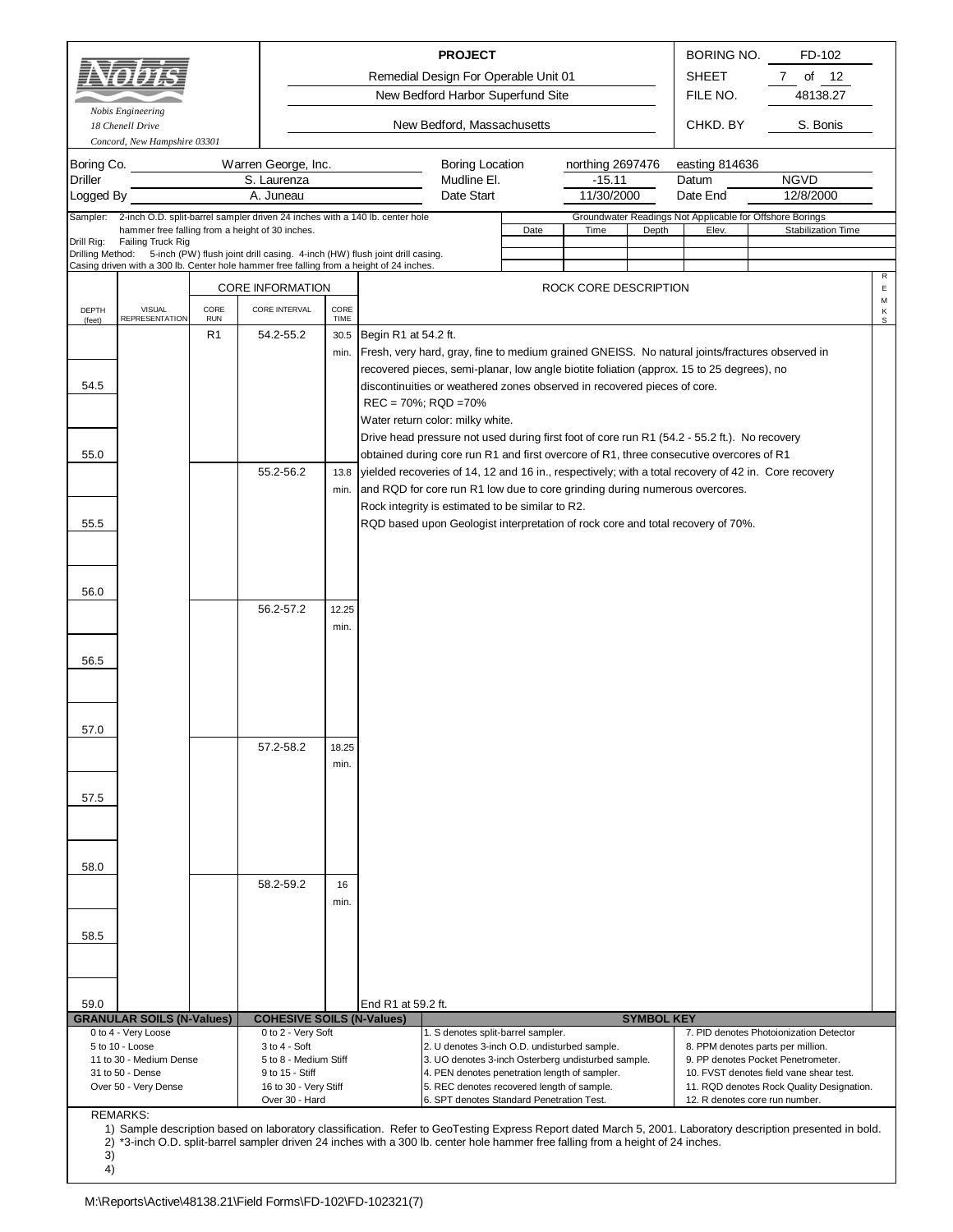|                                                                                                                                                                                                   | Nobis Engineering<br>18 Chenell Drive                                                                                                                                                                         |                    |                                                                                                                                                                    |              |                                            | <b>PROJECT</b><br>Remedial Design For Operable Unit 01<br>New Bedford Harbor Superfund Site<br>New Bedford, Massachusetts                                                                                                                                                            |      |                                            |                   | <b>BORING NO.</b><br><b>SHEET</b><br>FILE NO.<br>CHKD. BY         | FD-102<br>8<br>of<br>12<br>48138.27<br>S. Bonis                                                                                                                                                                                                                                                                                                                                                             |                  |  |  |
|---------------------------------------------------------------------------------------------------------------------------------------------------------------------------------------------------|---------------------------------------------------------------------------------------------------------------------------------------------------------------------------------------------------------------|--------------------|--------------------------------------------------------------------------------------------------------------------------------------------------------------------|--------------|--------------------------------------------|--------------------------------------------------------------------------------------------------------------------------------------------------------------------------------------------------------------------------------------------------------------------------------------|------|--------------------------------------------|-------------------|-------------------------------------------------------------------|-------------------------------------------------------------------------------------------------------------------------------------------------------------------------------------------------------------------------------------------------------------------------------------------------------------------------------------------------------------------------------------------------------------|------------------|--|--|
| Boring Co.<br><b>Driller</b><br>Logged By                                                                                                                                                         | Concord, New Hampshire 03301                                                                                                                                                                                  |                    | Warren George, Inc.<br>S. Laurenza<br>A. Juneau                                                                                                                    |              |                                            | Boring Location<br>Mudline El.<br>Date Start                                                                                                                                                                                                                                         |      | northing 2697476<br>$-15.11$<br>11/30/2000 |                   | easting 814636<br>Datum<br>Date End                               | <b>NGVD</b><br>12/8/2000                                                                                                                                                                                                                                                                                                                                                                                    |                  |  |  |
| Sampler:                                                                                                                                                                                          | 2-inch O.D. split-barrel sampler driven 24 inches with a 140 lb. center hole<br>hammer free falling from a height of 30 inches.                                                                               |                    |                                                                                                                                                                    |              |                                            |                                                                                                                                                                                                                                                                                      | Date | Time                                       | Depth             | Groundwater Readings Not Applicable for Offshore Borings<br>Elev. | Stabilization Time                                                                                                                                                                                                                                                                                                                                                                                          |                  |  |  |
| Drill Rig:                                                                                                                                                                                        | Failing Truck Rig<br>Drilling Method: 5-inch (PW) flush joint drill casing. 4-inch (HW) flush joint drill casing.<br>Casing driven with a 300 lb. Center hole hammer free falling from a height of 24 inches. |                    |                                                                                                                                                                    |              |                                            |                                                                                                                                                                                                                                                                                      |      |                                            |                   |                                                                   |                                                                                                                                                                                                                                                                                                                                                                                                             |                  |  |  |
|                                                                                                                                                                                                   |                                                                                                                                                                                                               |                    | <b>CORE INFORMATION</b>                                                                                                                                            |              |                                            |                                                                                                                                                                                                                                                                                      |      | ROCK CORE DESCRIPTION                      |                   |                                                                   |                                                                                                                                                                                                                                                                                                                                                                                                             | R<br>$\mathsf E$ |  |  |
| DEPTH                                                                                                                                                                                             | <b>VISUAL</b><br><b>REPRESENTATION</b>                                                                                                                                                                        | CORE<br><b>RUN</b> | CORE INTERVAL                                                                                                                                                      | CORE<br>TIME |                                            |                                                                                                                                                                                                                                                                                      |      |                                            |                   |                                                                   |                                                                                                                                                                                                                                                                                                                                                                                                             | М<br>Κ           |  |  |
| (feet)                                                                                                                                                                                            |                                                                                                                                                                                                               | R <sub>2</sub>     | 59.2-60.2                                                                                                                                                          | 10           | Begin R2 at 59.2 ft.                       |                                                                                                                                                                                                                                                                                      |      |                                            |                   |                                                                   |                                                                                                                                                                                                                                                                                                                                                                                                             | s                |  |  |
| 59.5                                                                                                                                                                                              |                                                                                                                                                                                                               |                    |                                                                                                                                                                    | min.         |                                            | semi-planar, low angle biotite foliation (approx. 15 degrees), no discontinuities or<br>weathered zones observed. R2 included 2.4 ft. of overcore from R1.<br>$REC = 100\%$ ; $RQD = 100\%$<br>Water return color: milky white to light gray.                                        |      |                                            |                   |                                                                   | Fresh, very hard, pinkish gray, fine to medium grained GNEISS. No natural joints/fractures observed                                                                                                                                                                                                                                                                                                         |                  |  |  |
|                                                                                                                                                                                                   |                                                                                                                                                                                                               |                    |                                                                                                                                                                    |              |                                            |                                                                                                                                                                                                                                                                                      |      |                                            |                   |                                                                   |                                                                                                                                                                                                                                                                                                                                                                                                             |                  |  |  |
| 60.0                                                                                                                                                                                              |                                                                                                                                                                                                               |                    | 60.2-61.2                                                                                                                                                          | 9.5<br>min.  |                                            |                                                                                                                                                                                                                                                                                      |      |                                            |                   |                                                                   |                                                                                                                                                                                                                                                                                                                                                                                                             |                  |  |  |
| 60.5                                                                                                                                                                                              |                                                                                                                                                                                                               |                    |                                                                                                                                                                    |              |                                            |                                                                                                                                                                                                                                                                                      |      |                                            |                   |                                                                   |                                                                                                                                                                                                                                                                                                                                                                                                             |                  |  |  |
| 61.0                                                                                                                                                                                              |                                                                                                                                                                                                               |                    |                                                                                                                                                                    |              |                                            | 60.8 ft.: Mechanical break in rock core, no noticeable core grinding observed.                                                                                                                                                                                                       |      |                                            |                   |                                                                   |                                                                                                                                                                                                                                                                                                                                                                                                             |                  |  |  |
|                                                                                                                                                                                                   |                                                                                                                                                                                                               |                    | 61.2-62.3                                                                                                                                                          | 10.4<br>min. |                                            | 61.3 ft.: Mechanical break in rock core, no noticeable core grinding observed.                                                                                                                                                                                                       |      |                                            |                   |                                                                   |                                                                                                                                                                                                                                                                                                                                                                                                             |                  |  |  |
| 61.5                                                                                                                                                                                              |                                                                                                                                                                                                               |                    |                                                                                                                                                                    |              |                                            |                                                                                                                                                                                                                                                                                      |      |                                            |                   |                                                                   |                                                                                                                                                                                                                                                                                                                                                                                                             |                  |  |  |
| 62.0                                                                                                                                                                                              |                                                                                                                                                                                                               |                    |                                                                                                                                                                    |              |                                            |                                                                                                                                                                                                                                                                                      |      |                                            |                   |                                                                   |                                                                                                                                                                                                                                                                                                                                                                                                             |                  |  |  |
|                                                                                                                                                                                                   |                                                                                                                                                                                                               | R3                 | 62.2-63.2                                                                                                                                                          | 11.2<br>min. | End R2 at 62.2 ft.<br>Begin R3 at 62.2 ft. |                                                                                                                                                                                                                                                                                      |      |                                            |                   |                                                                   |                                                                                                                                                                                                                                                                                                                                                                                                             |                  |  |  |
| 62.5                                                                                                                                                                                              |                                                                                                                                                                                                               |                    |                                                                                                                                                                    |              |                                            | semi-planar, low angle biotite foliation (approx. 10 to 15 degrees), no discontinuities or<br>weathered zones observed.<br>$REC = 100\%$ ; $RQD = 100\%$                                                                                                                             |      |                                            |                   |                                                                   | Fresh, very hard, pinkish gray, fine to medium grained GNEISS. No natural joints/fractures observed                                                                                                                                                                                                                                                                                                         |                  |  |  |
|                                                                                                                                                                                                   |                                                                                                                                                                                                               |                    |                                                                                                                                                                    |              |                                            | Water return color: milky white.                                                                                                                                                                                                                                                     |      |                                            |                   |                                                                   |                                                                                                                                                                                                                                                                                                                                                                                                             |                  |  |  |
| 63.0<br>63.2-64.2<br>63.0 ft.: Mechanical break in rock core, no core grinding noted.<br>11.5<br>63.1 ft.: Mechanical break in rock core along biotite foliation, no core grinding noted.<br>min. |                                                                                                                                                                                                               |                    |                                                                                                                                                                    |              |                                            |                                                                                                                                                                                                                                                                                      |      |                                            |                   |                                                                   |                                                                                                                                                                                                                                                                                                                                                                                                             |                  |  |  |
| 63.5                                                                                                                                                                                              |                                                                                                                                                                                                               |                    |                                                                                                                                                                    |              |                                            | 63.5 ft.: Mechanical break in rock core, no core grinding noted.                                                                                                                                                                                                                     |      |                                            |                   |                                                                   |                                                                                                                                                                                                                                                                                                                                                                                                             |                  |  |  |
| 64.0                                                                                                                                                                                              |                                                                                                                                                                                                               |                    |                                                                                                                                                                    |              |                                            |                                                                                                                                                                                                                                                                                      |      |                                            |                   |                                                                   |                                                                                                                                                                                                                                                                                                                                                                                                             |                  |  |  |
|                                                                                                                                                                                                   | <b>GRANULAR SOILS (N-Values)</b><br>0 to 4 - Very Loose<br>5 to 10 - Loose<br>11 to 30 - Medium Dense<br>31 to 50 - Dense<br>Over 50 - Very Dense<br><b>REMARKS:</b>                                          |                    | <b>COHESIVE SOILS (N-Values)</b><br>0 to 2 - Very Soft<br>$3$ to $4 - Soft$<br>5 to 8 - Medium Stiff<br>9 to 15 - Stiff<br>16 to 30 - Very Stiff<br>Over 30 - Hard |              |                                            | 1. S denotes split-barrel sampler.<br>2. U denotes 3-inch O.D. undisturbed sample.<br>3. UO denotes 3-inch Osterberg undisturbed sample.<br>4. PEN denotes penetration length of sampler.<br>5. REC denotes recovered length of sample.<br>6. SPT denotes Standard Penetration Test. |      |                                            | <b>SYMBOL KEY</b> |                                                                   | 7. PID denotes Photoionization Detector<br>8. PPM denotes parts per million.<br>9. PP denotes Pocket Penetrometer.<br>10. FVST denotes field vane shear test.<br>11. RQD denotes Rock Quality Designation.<br>12. R denotes core run number.<br>1) Sample description based on laboratory classification. Refer to GeoTesting Express Report dated March 5, 2001. Laboratory description presented in bold. |                  |  |  |

- 3)
- 4)

<sup>2)</sup> \*3-inch O.D. split-barrel sampler driven 24 inches with a 300 lb. center hole hammer free falling from a height of 24 inches.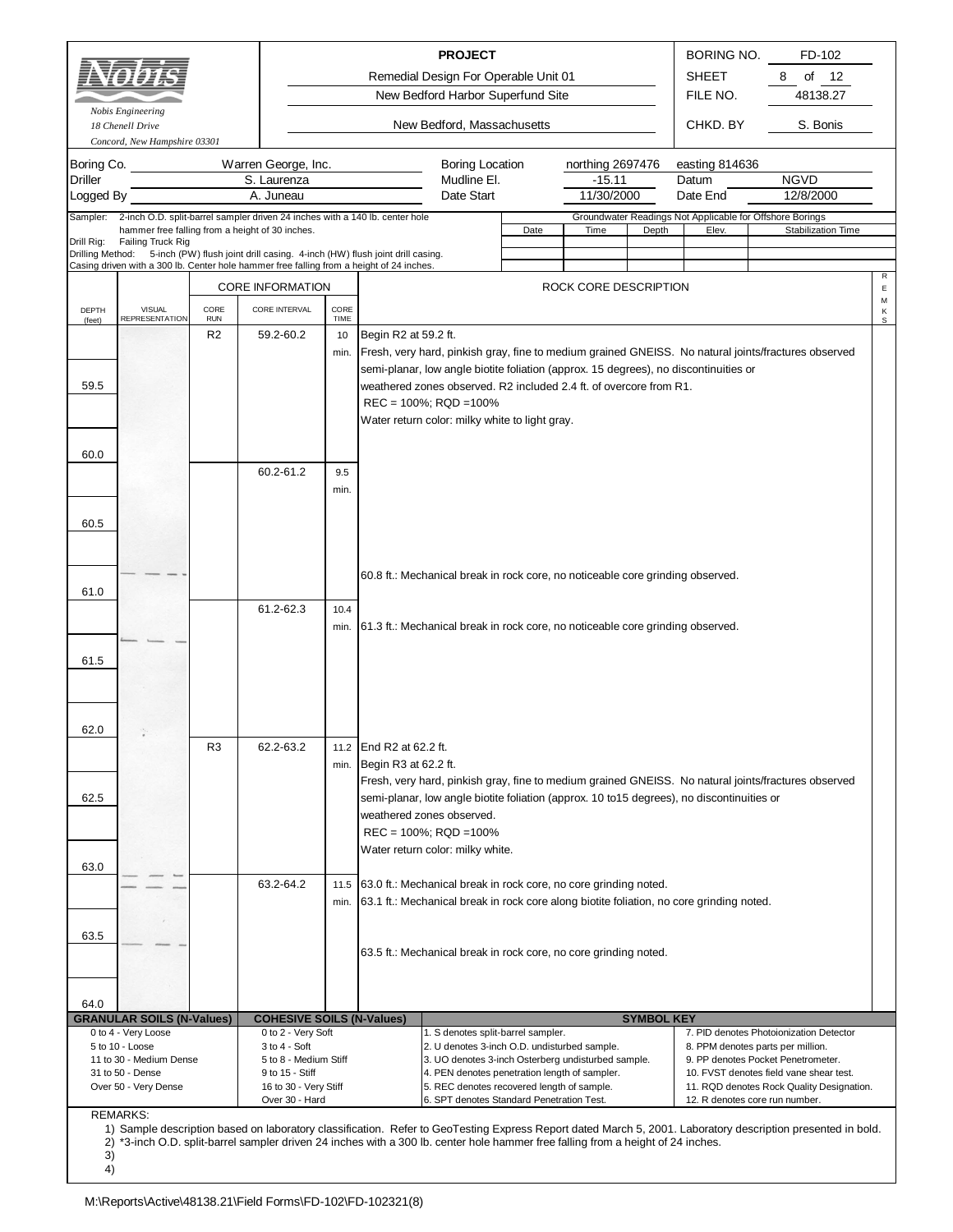|                                           | Nobis Engineering<br>18 Chenell Drive<br>Concord, New Hampshire 03301                                                                                                                                                                                |                    |                                                 |              |                          | <b>PROJECT</b><br>Remedial Design For Operable Unit 01<br>New Bedford Harbor Superfund Site<br>New Bedford, Massachusetts |                                                                                                                                                                        |                                                                                                                                                             |                   | BORING NO.<br><b>SHEET</b><br>FILE NO.<br>CHKD. BY                                             | FD-102<br>οf<br>12<br>9<br>48138.27<br>S. Bonis                                                       |                  |  |  |
|-------------------------------------------|------------------------------------------------------------------------------------------------------------------------------------------------------------------------------------------------------------------------------------------------------|--------------------|-------------------------------------------------|--------------|--------------------------|---------------------------------------------------------------------------------------------------------------------------|------------------------------------------------------------------------------------------------------------------------------------------------------------------------|-------------------------------------------------------------------------------------------------------------------------------------------------------------|-------------------|------------------------------------------------------------------------------------------------|-------------------------------------------------------------------------------------------------------|------------------|--|--|
| Boring Co.<br><b>Driller</b><br>Logged By |                                                                                                                                                                                                                                                      |                    | Warren George, Inc.<br>S. Laurenza<br>A. Juneau |              |                          | <b>Boring Location</b><br>Mudline El.<br>Date Start                                                                       |                                                                                                                                                                        | northing 2697476<br>$-15.11$<br>11/30/2000                                                                                                                  |                   | easting 814636<br>Datum<br>Date End                                                            | <b>NGVD</b><br>12/8/2000                                                                              |                  |  |  |
| Sampler:<br>Drill Rig:                    | 2-inch O.D. split-barrel sampler driven 24 inches with a 140 lb. center hole<br>hammer free falling from a height of 30 inches.<br>Failing Truck Rig<br>Drilling Method: 5-inch (PW) flush joint drill casing. 4-inch (HW) flush joint drill casing. |                    |                                                 |              |                          |                                                                                                                           | Date                                                                                                                                                                   | Time                                                                                                                                                        | Depth             | Elev.                                                                                          | Groundwater Readings Not Applicable for Offshore Borings<br>Stabilization Time                        |                  |  |  |
|                                           | Casing driven with a 300 lb. Center hole hammer free falling from a height of 24 inches.                                                                                                                                                             |                    |                                                 |              |                          |                                                                                                                           |                                                                                                                                                                        |                                                                                                                                                             |                   |                                                                                                |                                                                                                       | R                |  |  |
|                                           |                                                                                                                                                                                                                                                      |                    | <b>CORE INFORMATION</b>                         |              |                          |                                                                                                                           |                                                                                                                                                                        | ROCK CORE DESCRIPTION                                                                                                                                       |                   |                                                                                                |                                                                                                       | Ε<br>М           |  |  |
| DEPTH<br>(feet)                           | <b>VISUAL</b><br><b>REPRESENTATION</b>                                                                                                                                                                                                               | CORE<br><b>RUN</b> | CORE INTERVAL                                   | CORE<br>TIME |                          |                                                                                                                           |                                                                                                                                                                        |                                                                                                                                                             |                   |                                                                                                |                                                                                                       | Κ<br>$\mathbb S$ |  |  |
|                                           |                                                                                                                                                                                                                                                      |                    | 64.2-65.2                                       | 12.5         |                          |                                                                                                                           |                                                                                                                                                                        |                                                                                                                                                             |                   |                                                                                                |                                                                                                       |                  |  |  |
| 64.5                                      |                                                                                                                                                                                                                                                      |                    |                                                 | min.         |                          |                                                                                                                           |                                                                                                                                                                        |                                                                                                                                                             |                   |                                                                                                |                                                                                                       |                  |  |  |
|                                           |                                                                                                                                                                                                                                                      |                    |                                                 |              |                          |                                                                                                                           |                                                                                                                                                                        |                                                                                                                                                             |                   |                                                                                                |                                                                                                       |                  |  |  |
| 65.0                                      |                                                                                                                                                                                                                                                      |                    | 65.2-66.2                                       | 10.7         |                          |                                                                                                                           |                                                                                                                                                                        |                                                                                                                                                             |                   |                                                                                                |                                                                                                       |                  |  |  |
|                                           |                                                                                                                                                                                                                                                      |                    |                                                 | min.         |                          |                                                                                                                           |                                                                                                                                                                        |                                                                                                                                                             |                   |                                                                                                |                                                                                                       |                  |  |  |
|                                           |                                                                                                                                                                                                                                                      |                    |                                                 |              |                          |                                                                                                                           |                                                                                                                                                                        |                                                                                                                                                             |                   | 65.4 ft.: High angle mechanical break in rock core, no noticeable core grinding noted.         |                                                                                                       |                  |  |  |
| 65.5                                      |                                                                                                                                                                                                                                                      |                    |                                                 |              |                          |                                                                                                                           |                                                                                                                                                                        |                                                                                                                                                             |                   |                                                                                                |                                                                                                       |                  |  |  |
|                                           |                                                                                                                                                                                                                                                      |                    |                                                 |              |                          |                                                                                                                           |                                                                                                                                                                        |                                                                                                                                                             |                   |                                                                                                |                                                                                                       |                  |  |  |
|                                           |                                                                                                                                                                                                                                                      |                    |                                                 |              |                          |                                                                                                                           |                                                                                                                                                                        |                                                                                                                                                             |                   |                                                                                                |                                                                                                       |                  |  |  |
| 66.0                                      |                                                                                                                                                                                                                                                      |                    |                                                 |              |                          |                                                                                                                           |                                                                                                                                                                        |                                                                                                                                                             |                   |                                                                                                |                                                                                                       |                  |  |  |
|                                           |                                                                                                                                                                                                                                                      |                    | 66.2-67.1                                       | 8.7          |                          |                                                                                                                           |                                                                                                                                                                        |                                                                                                                                                             |                   |                                                                                                |                                                                                                       |                  |  |  |
|                                           |                                                                                                                                                                                                                                                      |                    |                                                 | min.         |                          |                                                                                                                           |                                                                                                                                                                        |                                                                                                                                                             |                   |                                                                                                |                                                                                                       |                  |  |  |
| 66.5                                      |                                                                                                                                                                                                                                                      |                    |                                                 |              |                          |                                                                                                                           |                                                                                                                                                                        |                                                                                                                                                             |                   |                                                                                                |                                                                                                       |                  |  |  |
|                                           |                                                                                                                                                                                                                                                      |                    |                                                 |              |                          |                                                                                                                           |                                                                                                                                                                        |                                                                                                                                                             |                   |                                                                                                |                                                                                                       |                  |  |  |
|                                           |                                                                                                                                                                                                                                                      |                    |                                                 |              |                          | 66.7 ft.: Mechanical break in rock core, no noticeable grinding noted.                                                    |                                                                                                                                                                        |                                                                                                                                                             |                   |                                                                                                |                                                                                                       |                  |  |  |
|                                           |                                                                                                                                                                                                                                                      |                    |                                                 |              |                          |                                                                                                                           |                                                                                                                                                                        |                                                                                                                                                             |                   |                                                                                                |                                                                                                       |                  |  |  |
| 67.0                                      |                                                                                                                                                                                                                                                      |                    |                                                 |              |                          | 66.9 ft.: Mechanical break in rock core, no noticeable grinding noted.                                                    |                                                                                                                                                                        |                                                                                                                                                             |                   |                                                                                                |                                                                                                       |                  |  |  |
|                                           |                                                                                                                                                                                                                                                      | R4                 | 67.1-68.1                                       | 8.8<br>min.  | Begin R4 at 67.1 ft.     | End R3 at 67.1 ft.                                                                                                        |                                                                                                                                                                        |                                                                                                                                                             |                   |                                                                                                |                                                                                                       |                  |  |  |
|                                           |                                                                                                                                                                                                                                                      |                    |                                                 |              |                          | Fresh, very hard, gray, fine to medium grained GNEISS,                                                                    |                                                                                                                                                                        |                                                                                                                                                             |                   |                                                                                                |                                                                                                       |                  |  |  |
| 67.5                                      |                                                                                                                                                                                                                                                      |                    |                                                 |              |                          |                                                                                                                           |                                                                                                                                                                        |                                                                                                                                                             |                   |                                                                                                | semi-planar, low angle biotite and feldspar foliation (approx. 15 degrees), possible minor, low angle |                  |  |  |
|                                           |                                                                                                                                                                                                                                                      |                    |                                                 |              |                          |                                                                                                                           |                                                                                                                                                                        |                                                                                                                                                             |                   | (approx. 15 degrees) rough joint along orthoclase vein with no visible spacing and only slight |                                                                                                       |                  |  |  |
|                                           |                                                                                                                                                                                                                                                      |                    |                                                 |              | $REC = 92\%; RQD = 92\%$ | discoloration (weathering), very tight.                                                                                   |                                                                                                                                                                        |                                                                                                                                                             |                   |                                                                                                |                                                                                                       |                  |  |  |
| 68.0                                      |                                                                                                                                                                                                                                                      |                    |                                                 |              |                          |                                                                                                                           |                                                                                                                                                                        |                                                                                                                                                             |                   |                                                                                                |                                                                                                       |                  |  |  |
|                                           |                                                                                                                                                                                                                                                      |                    | 68.1-69.1                                       | 7.3          |                          |                                                                                                                           |                                                                                                                                                                        |                                                                                                                                                             |                   |                                                                                                |                                                                                                       |                  |  |  |
|                                           |                                                                                                                                                                                                                                                      |                    |                                                 | min.         |                          |                                                                                                                           |                                                                                                                                                                        |                                                                                                                                                             |                   |                                                                                                |                                                                                                       |                  |  |  |
| 68.5                                      |                                                                                                                                                                                                                                                      |                    |                                                 |              |                          |                                                                                                                           |                                                                                                                                                                        |                                                                                                                                                             |                   |                                                                                                |                                                                                                       |                  |  |  |
|                                           |                                                                                                                                                                                                                                                      |                    |                                                 |              |                          |                                                                                                                           |                                                                                                                                                                        |                                                                                                                                                             |                   |                                                                                                |                                                                                                       |                  |  |  |
|                                           |                                                                                                                                                                                                                                                      |                    |                                                 |              |                          |                                                                                                                           |                                                                                                                                                                        |                                                                                                                                                             |                   |                                                                                                |                                                                                                       |                  |  |  |
|                                           |                                                                                                                                                                                                                                                      |                    |                                                 |              |                          |                                                                                                                           |                                                                                                                                                                        |                                                                                                                                                             |                   |                                                                                                |                                                                                                       |                  |  |  |
| 69.0                                      | <b>GRANULAR SOILS (N-Values)</b>                                                                                                                                                                                                                     |                    | <b>COHESIVE SOILS (N-Values)</b>                |              |                          |                                                                                                                           |                                                                                                                                                                        |                                                                                                                                                             | <b>SYMBOL KEY</b> |                                                                                                |                                                                                                       |                  |  |  |
|                                           | 0 to 4 - Very Loose                                                                                                                                                                                                                                  |                    | 0 to 2 - Very Soft                              |              |                          | 1. S denotes split-barrel sampler.                                                                                        |                                                                                                                                                                        |                                                                                                                                                             |                   |                                                                                                | 7. PID denotes Photoionization Detector                                                               |                  |  |  |
|                                           | 5 to 10 - Loose<br>11 to 30 - Medium Dense                                                                                                                                                                                                           |                    | 3 to 4 - Soft<br>5 to 8 - Medium Stiff          |              |                          | 2. U denotes 3-inch O.D. undisturbed sample.<br>3. UO denotes 3-inch Osterberg undisturbed sample.                        |                                                                                                                                                                        |                                                                                                                                                             |                   |                                                                                                | 8. PPM denotes parts per million.<br>9. PP denotes Pocket Penetrometer.                               |                  |  |  |
|                                           | 31 to 50 - Dense                                                                                                                                                                                                                                     |                    | 9 to 15 - Stiff                                 |              |                          | 4. PEN denotes penetration length of sampler.                                                                             |                                                                                                                                                                        |                                                                                                                                                             |                   |                                                                                                | 10. FVST denotes field vane shear test.                                                               |                  |  |  |
|                                           | Over 50 - Very Dense                                                                                                                                                                                                                                 |                    | 16 to 30 - Very Stiff<br>Over 30 - Hard         |              |                          |                                                                                                                           | 5. REC denotes recovered length of sample.<br>11. RQD denotes Rock Quality Designation.<br>6. SPT denotes Standard Penetration Test.<br>12. R denotes core run number. |                                                                                                                                                             |                   |                                                                                                |                                                                                                       |                  |  |  |
|                                           | <b>REMARKS:</b>                                                                                                                                                                                                                                      |                    |                                                 |              |                          |                                                                                                                           |                                                                                                                                                                        | 1) Sample description based on laboratory classification. Refer to GeoTesting Express Report dated March 5, 2001. Laboratory description presented in bold. |                   |                                                                                                |                                                                                                       |                  |  |  |

<sup>2)</sup> \*3-inch O.D. split-barrel sampler driven 24 inches with a 300 lb. center hole hammer free falling from a height of 24 inches.

<sup>3)</sup> 4)